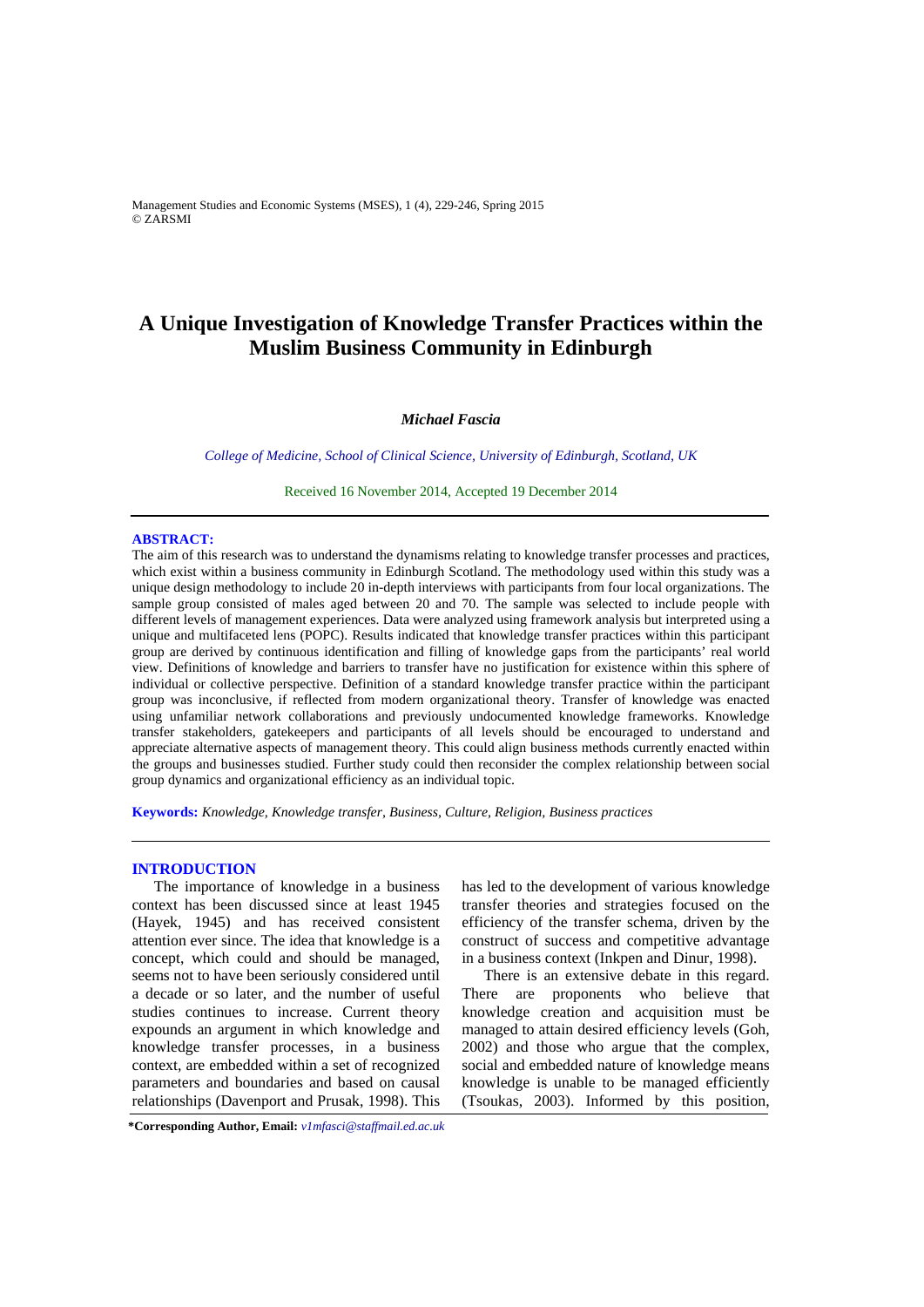(Gupta and Govindarajan, 2000), argue that knowledge is vital to gaining and sustaining competitive advantage as it is tacit, inimitable and immobile. Others argue that knowledge generation itself enhances a business or organizations' ability and effectiveness (Nonaka, 1994), authenticates information (Foss, 2004) and improves capability with the potential to empower future decisions and actions (Zander and Kogut, 1995).

Davenport and Prusak, (2000) further describe knowledge as multifaceted, but add that it can be conceptualized as a *'justified belief'*. It is perhaps inevitable that each position has its own defined stance and merit. However, to support knowledge transfer infrastructures within a business intending to develop and prosper, more definition is needed to establish which parts of the transfer mechanism support efficiency and which parts support error correction or interventions. Thus, without greater clarity, it has been, and will continue to be an unworkable aim to establish a definitive *'correct'* method of knowledge transfer, which overarches a specific business or organizational strategy.

#### **Literature Review**

Because of the complexity surrounding definition and interpretation of knowledge in a business context, the literature review consisted of the following broad scope approach.

- *Business practices*
- *Theoretical dynamics*
- *knowledge transfer problems*
- *Business Success & Competitive Advantage*

The purpose of a broad scope was to create a centralized epistemology and any functional ontological effects of formalized knowledge understanding that encompass knowledge transfer scenarios, but are related to business practices. Thus, the study could accept that knowledge understanding in this context will mean, for the most part, the discerning and differentiating influence regarding the justified or unjustified episteme of knowledge.

This literate profile is therefore opposed to any condition of possibility within any alternative epoch. Additionally, influencing these classifications is the indeterminateness of human experiences between truth and falsehood. These precepts may then be rendered to rationalistic thinking which overshadow/ surrounding knowledge transfer interactions (table 1).

| <b>CONCEPT</b>    | <b>STRATEGY</b>                                                                                             | <b>CRITERIA</b>                                                                              | <b>LITERATURE DIRECTION</b>                                                                                                           |  |  |
|-------------------|-------------------------------------------------------------------------------------------------------------|----------------------------------------------------------------------------------------------|---------------------------------------------------------------------------------------------------------------------------------------|--|--|
|                   |                                                                                                             | Nonaka and Takeuchi (1995)<br>Boisot (2002).<br>Tannembaum et al. (2000)<br>Heisigs $(2001)$ |                                                                                                                                       |  |  |
| and practice      | Systematic stages which<br>providing the knowledge<br>needed for a business or<br>organization to achieve a | Communication                                                                                |                                                                                                                                       |  |  |
| Efficient process | desired goal through specific<br>criteria.<br>(Yang et al., 2010, pp. 273-289)                              | Sharing/Learning                                                                             | Huber (1991); Choo (1998)<br>Argote et al. (1999); (Vandenbosch and<br>Higgins, 1996).                                                |  |  |
|                   |                                                                                                             | <b>Utilization/</b> Management                                                               | Inkpen and Tsang (2005); Kogut and<br>Zander (1992); Hofstead (1994); Brown<br>and Duguid (1991) Teece (1981, 1982);<br>Winter (1987) |  |  |

#### **Table 1: Literature scope**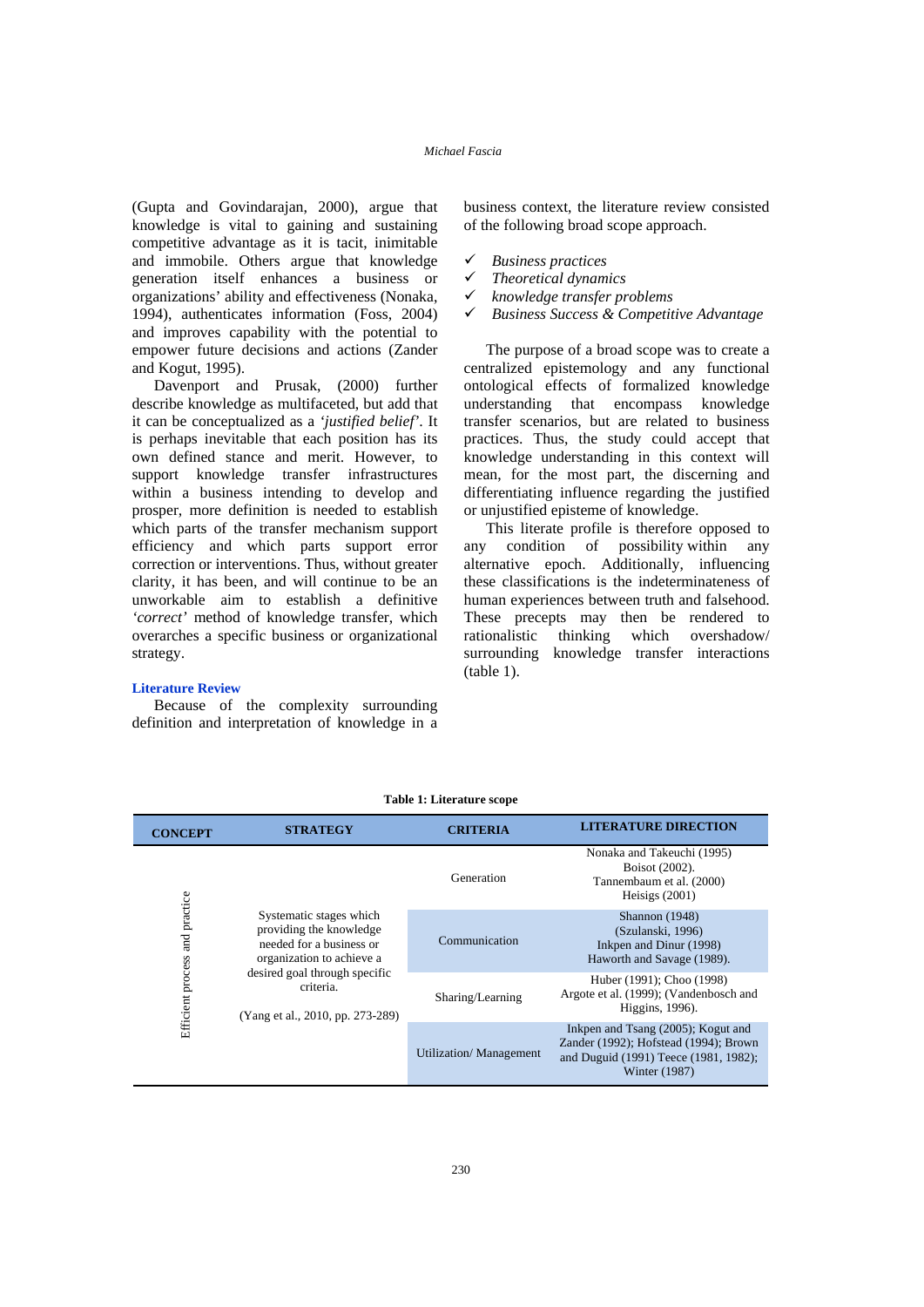*Manag. Stud. Econ. Syst., 1 (4), 229-246, Spring 2015*



**Figure 1: Simple knowledge communication or transfer pathway** 

Informed by this scope, figure 1 illustrates current literature positioning regarding movement of knowledge as a communication (D), where, it is presumed that knowledge (A) can move un-problematically via interpretation (B) to a recipient (C). This flow can only take place within a process which is managed from start to finish (Z). Thus, current practices to do this are multiple, variable and inconsistent. Knowledge from this perspective only exists as an entity being observed between the boundaries of the transfer scenario  $(X, Y)$  and does not exist out-with this boundary.

Supporting this basic position, Huber (2001) considers that the practitioners (A,C) approach to any knowledge transfer will be affected by the perceived opportunity for knowledge exchange. The expectation is that it will be worthwhile to do so for both parties and therefore, both parties will be motivated to pursue efficient mechanisms to allow this. This view suggests that efficient mechanisms are essential to support any knowledge transfer process. However, Von Krogh et al. (2001) reflect what could be described as a supplementary view, in that, they agree there is a need for this overall situation to be valid, but ingress that it will be from the participants understanding of the situation, suggesting a cognitive/psychological power is necessity to underpin validity of the

transfer scenario. Foucault (1984) adds that power in this context may be coextensive with resistance, are ubiquitous, as it is found in every kind of relationship and also is a condition of the possibility of any kind of relationship. Hence, these views suppose personal capabilities and thus, personal repression or oppression, directly underpin the validity of the transfer, or at least the experience of validity.

At this literal juncture, there is little doubt that this type of mechanistic assessment is predominantly directed at reducing inherent knowledge transfer errors and therefore does have clear benefits in an organizational or business context. However, although similar to Von Kroghs' view of mechanistic interpretation, a view from Kokinov (1998) slightly confuses the argument. They suggest introducing a dimensioning factor to the mechanism which will absorb a perceived problem and thus encompass the problem in a new governance framework. This means that any mechanism must still be incorporated within a structure (*X,Y*), consist of two frameworks (*A*) and (*B*) which will encompass the same set of problem/answer space (*C*) but remain irrespective of any other epistemic value. The following diagram (figure 2) summarizes this position and is a development from the simple transfer diagram shown in the previous figure 1.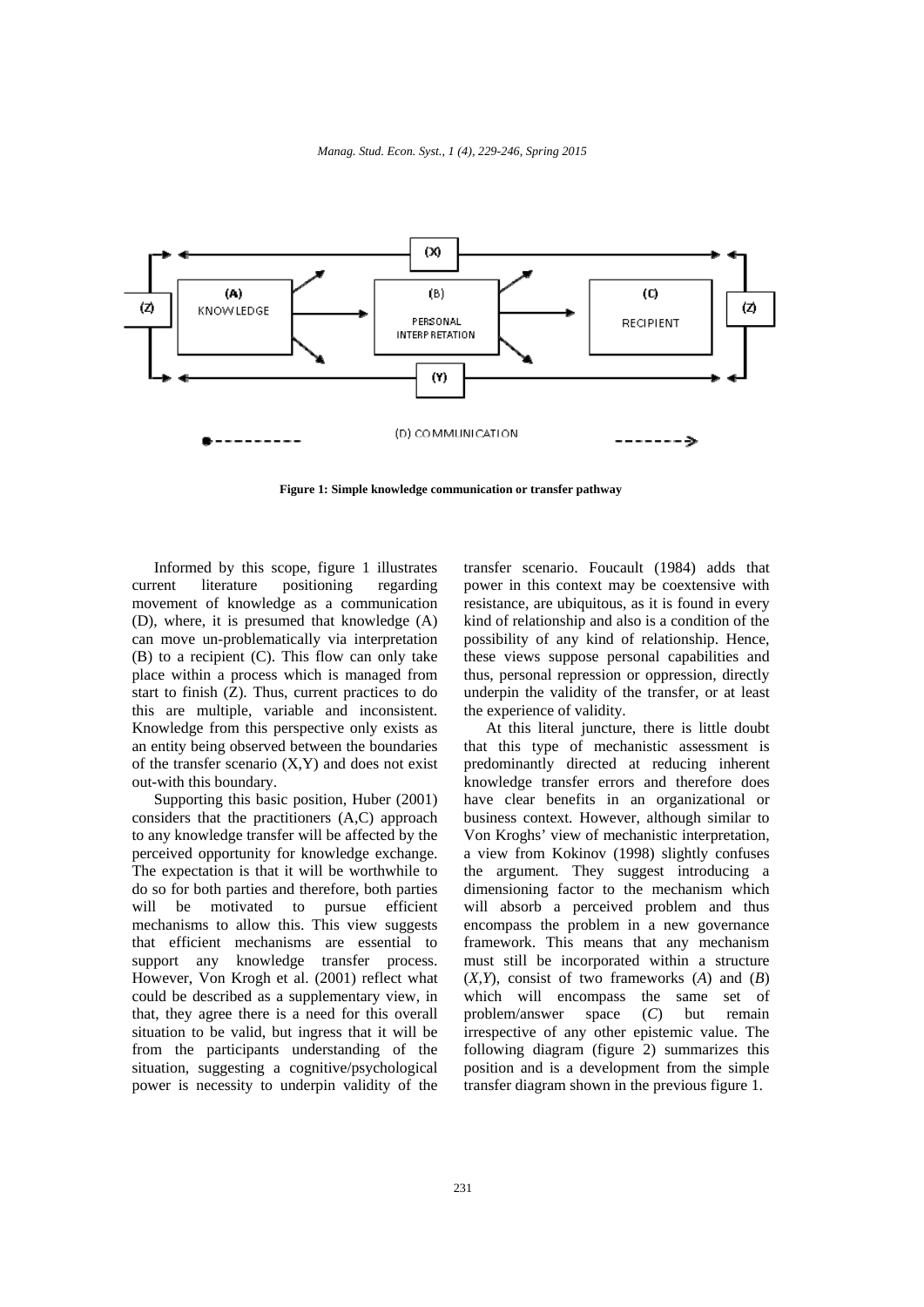

**Figure 2: Complexity of transfer mechanisms and error correction** 

From this position, 'error correction', in terms of mechanistic knowledge transfer, and 'knowledge', in terms of interaction, are simultaneously required to support the overall transfer scenario in addition to something which builds systematic relations between individuals. Understandably, this now complicates the original/simple definitions previously outlined in figure 1*.* Usefully, Gentner (1983) coalesces these views by explaining that for error correction in the transfer scenario to exist, knowledge transfer practitioners must have declarative knowledge of the constraints supporting a particular problem domain. This important and fundamental argument explains that knowledge which consists of declarative representations and description, must include procedural parts relating to the transfer. That is, from Gentners' view, any knowledge being transferred is made up of constituent parts which are inherently problematic even before the transfer mechanism is started. This position would indicate that the distinction of declarative knowledge helps focus cause of error *a priory* and reinforce a view that the transfer mechanism is the method by which errors may be identified

and resolved, *since they are inherent within it*. This view is supported by Petkov and Kokinov (2009), who agree that in order for knowledge transfer mechanisms to work effectively, it is the conditional attachments which must be satisfied and not the underpinning descriptions of the knowledge. Subsequently, the complexity of errors within a transfer scenario remain constant. Perhaps understandably, and because of the complex sphere of interpretation surrounding this interaction, literature often polarizes between the management of knowledge (Van Krogh and Roos, 1996) and the problems associated with transferring knowledge (Szulanski, 1996). The interactive phenomena of knowledge and knowledge transfer in relation to business and organizational development is therefore well understood, but at times, may be highly nuanced and poorly demarcated.

#### **Background**

This project aims to understand knowledge transfer processes and practices, from the perspective of knowledge transfer practitioners in the Muslim business community in Edinburgh. The rationale for this research is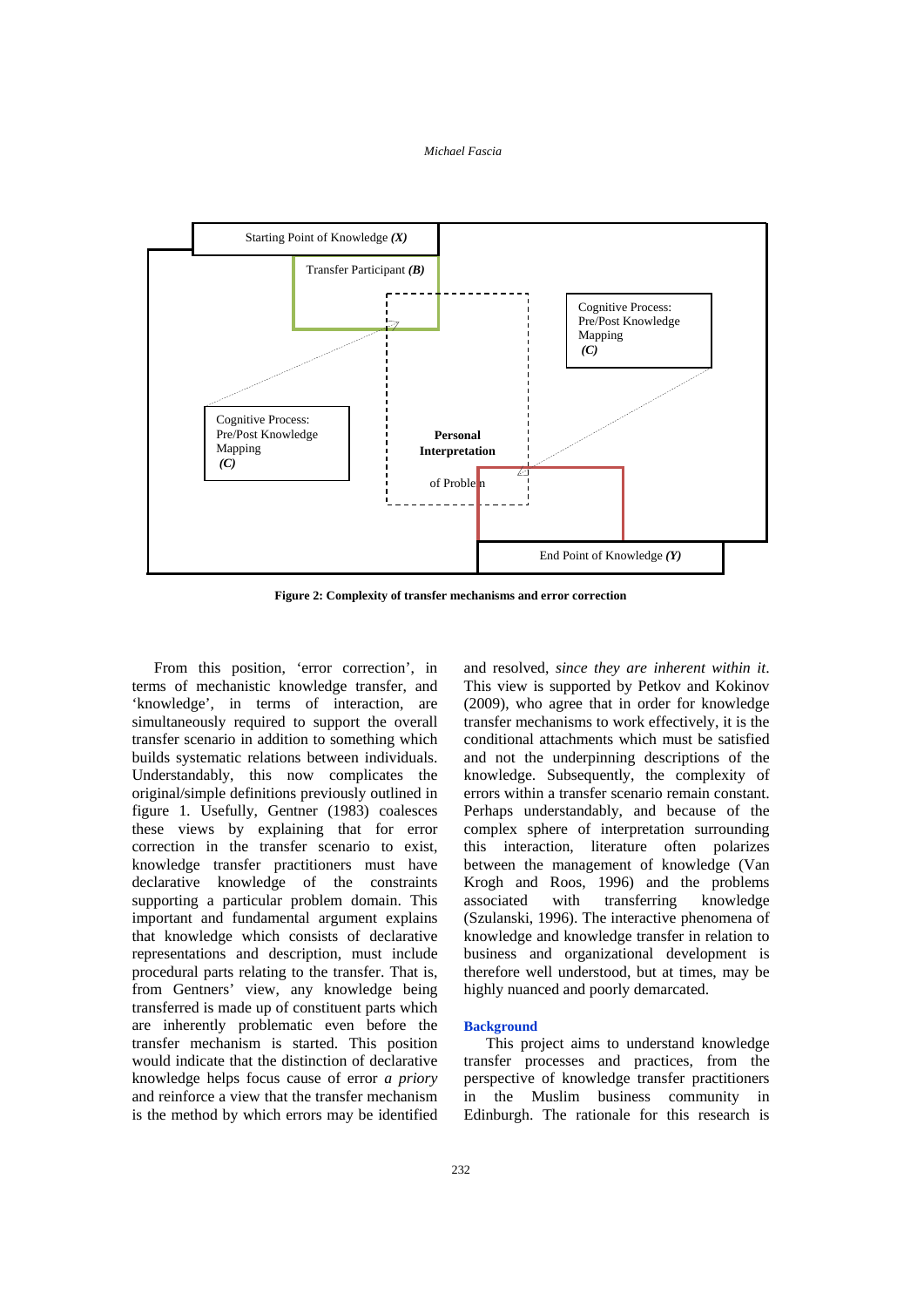informed by 20 years of interaction this researcher has with Muslim businesses and organizations in and around Edinburgh, both as a working manager and as an advisor or consultant. Working practices ranged from IT problem solving, overlapping to HR and Business Development. Within this interaction, it became clear that some businesses and<br>organizations accomplished achievements accomplished achievements normally associated with formal business models and frameworks, such as business growth, organizational development and economic stability. Specifically, there were areas of daily business routines and social interactions involving knowledge transfer practitioners which appeared unrelated to current literature or theory, despite an obvious attachment to a business or organization aspiration trajectory. The businesses and organizational entities did not exhibit any recognizable knowledge transfer practices, but still managed to develop and maintain competitive advantage. If this is true, then this position questions fundamental concepts relative to both management theory and practice within the resource-based view (Grant, 1996) and knowledge based view of the firm (Alavi and Leidner, 2001). Given the current state of the phenomena under examination, literature and studies have not fully discussed the underlying significance relating to originating perspective points of knowledge, that is, in what form does knowledge exist before a creation point of usefulness to a business.

From a theoretical position, interpretation of knowledge prior to transfer, which may be mediated by knowledge transfer practitioner's perspectives, is not comprehensively debated within the main body of current management literature. Moreover, the degree to which any personal perspectives to knowledge is influential on the decision making capabilities of the practitioner cannot be fully identified at this littoral juncture. As such, there is no in depth examination of the knowledge transfer practitioners view, relating to subjective interpretation of knowledge from a point of existence. Further, there is little in the way of literature which explains the interactive phenomena of perspectives of knowledge involving not only practitioners cognitive<br>positioning but personal interpretations positioning but personal interpretations surrounding knowledge transfer success or

failure. A direct result of these observations explains why models and theories, designed to understand and control knowledge and knowledge transfer, inevitably spill over and overlap with success and competitive advantage theory.

Given the understood importance knowledge and knowledge transfer to a business (Drucker, 1993), this qualitative study seeks to understand knowledge transfer practices within the Muslim business community in Edinburgh. It investigates how knowledge transfer practices are managed on a day to day basis, examines the route of development and justification for these practices into meaningful knowledge transfer processes, and explores the underlying perspective of knowledge from the knowledge transfer practitioners view. In particular, the study seeks explanations for such practices with resonance to both a knowledge-based (Alavi and Leidner, 2001), and a resource-based view of the firm (Grant, 1991). Finally, this position of duality polarizes the acceptance of creation and acquisition of knowledge, suggesting that without expert management, knowledge is unable to be created or have value in a business context.

This study therefore seeks answers to this position by building a parading of investigation overarched by the following broad based question.

Q1: *In this participant group, what dynamisms underpin the knowledge transfer practices and processes which are used to support business success and organization development?*

### **RESEARCH METHOD**

*Design:* The ontology of the study is based on a constructivist paradigm (Charmaz, 2000, 2006). With an interpretivist method of qualitative data analysis. To support this position, the establishment of a literature locus based on research which indicates knowledge and knowledge transfer processes are embedded within a set of real world dimensions and are critical for a business to manage, utilised and extracted value from internal and external knowledge sources. In this respect, the design of the study adopted the four broad themes which were identified from which most literature supported theoretical arguments: Psychological,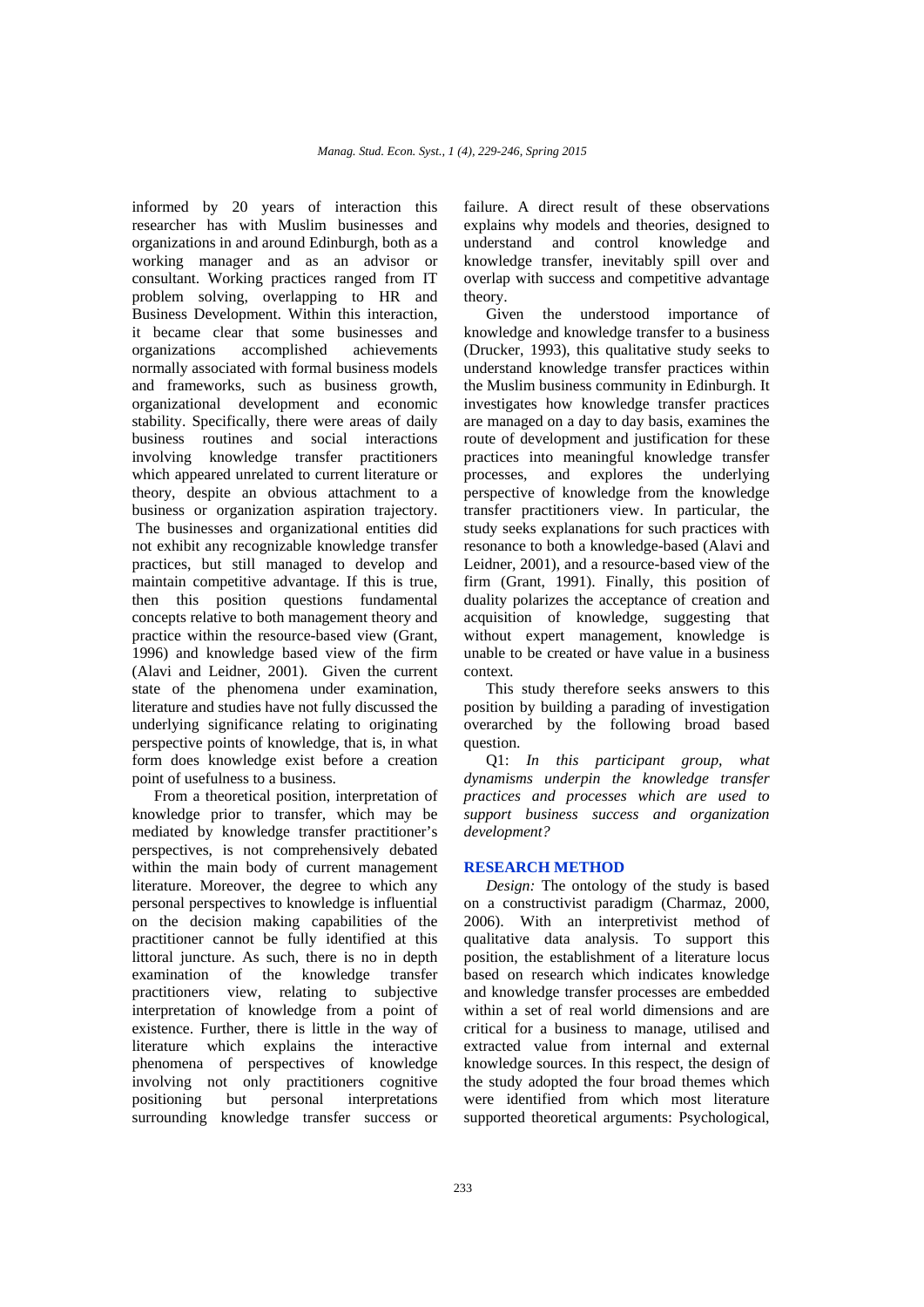Organisational, Philosophical and Cultural. This further supported a robust framework for broad research questioning. To underpin this design, consideration was given to Creswell's (2009) example of a script for a qualitative research central question, which shows: *"How or what"* is the *"meaning of"* the phenomenon or phenomenology of the *"culture-sharing pattern"* of *"central phenomenon"* for *"participants"* at a specific *"research site".* In relation to this, the study adopted the following *'How'* and *'What'* aspects of the script and these where augmented to include *'Why'* aspects. This allowed a deeper exposure to any knowledge transfer experiences from the knowledge transfer practitioner's perspective (table 2).

With respect to this positioning, analysis of congruence across knowledge transfer participants in the Muslim business community daily practices can now be situated at the core of the study. Governance of interpretive discrepancy is reduced to a cognizant understanding of facts and the critical evaluation of possibilities invoked by perceptive capabilities supported by interpretation of experiences. Thus, the understanding of cognition based around decision making which would ultimately affect knowledge transfer in the context of whichever business setting the event took place. This could be in the form of beliefs and experiential constructs underpinning decisions or it could be that the interpretation of knowledge from the participants' point of view can itself be said to represent real knowledge transfer. Either way, contextual connotation is essential, in that, the aim is to try to understand the content and complexity of meanings rather

than any metric of frequency. Therefore, data collected within this archetype can allow detailed examination of specific and related practices to emerge. These practices then become relative to the knowledge transfer practitioner and not as a result of business or organisational pressures or skewed incredulities.

#### **Participant Group**

Snowball sampling (Coleman, 1958) was used to determine and build the participant group. This group consisted of 20 participants at various different managerial and staff levels across four organizations. The study employed in-depth semi-structured interviews Kvale (2006) with statistically relevant context added to location inference. Interviews were carried out across four different locations. All of the participants were of Pakistani origin but not all were born in Pakistan. All of the participants were from a Muslim background.

All participants except A1 were involved in the day to day running of either retail business or business organisations. All participants were regularly in contact both socially and in a business context. Fourteen participants were married. Participants B1/D1 owned a business outright. Participants B2-B5 owned a business in a partnership Participants A1-A5 had jobs related directly to running of the mosque, participants A4-A6 helped at the mosque but also ran or helped run a business. Participants B1/C1/C2 were related. The following table 3 shows the participant group Age; Place of birth; Married and current occupation at the time of the study.

| <b>HOW</b> do practitioners    | <b>WHAT</b> practices support | WHY are $\frac{1}{18}$ a |  |  |  |  |
|--------------------------------|-------------------------------|--------------------------|--|--|--|--|
| Define perspectives            | Perspective definition        | Perspectives important   |  |  |  |  |
| Utilise methods of transfer    | Knowledge transfer            | Knowledge important      |  |  |  |  |
| Define a framework             | Business frameworks           | Framework important      |  |  |  |  |
| Determine governance           | Governance implementation     | Governance important     |  |  |  |  |
| Associate knowledge with value | Business development          | Development important    |  |  |  |  |
| Define success                 | <b>Business success</b>       | Success important        |  |  |  |  |

#### **Table 2: Design consideration**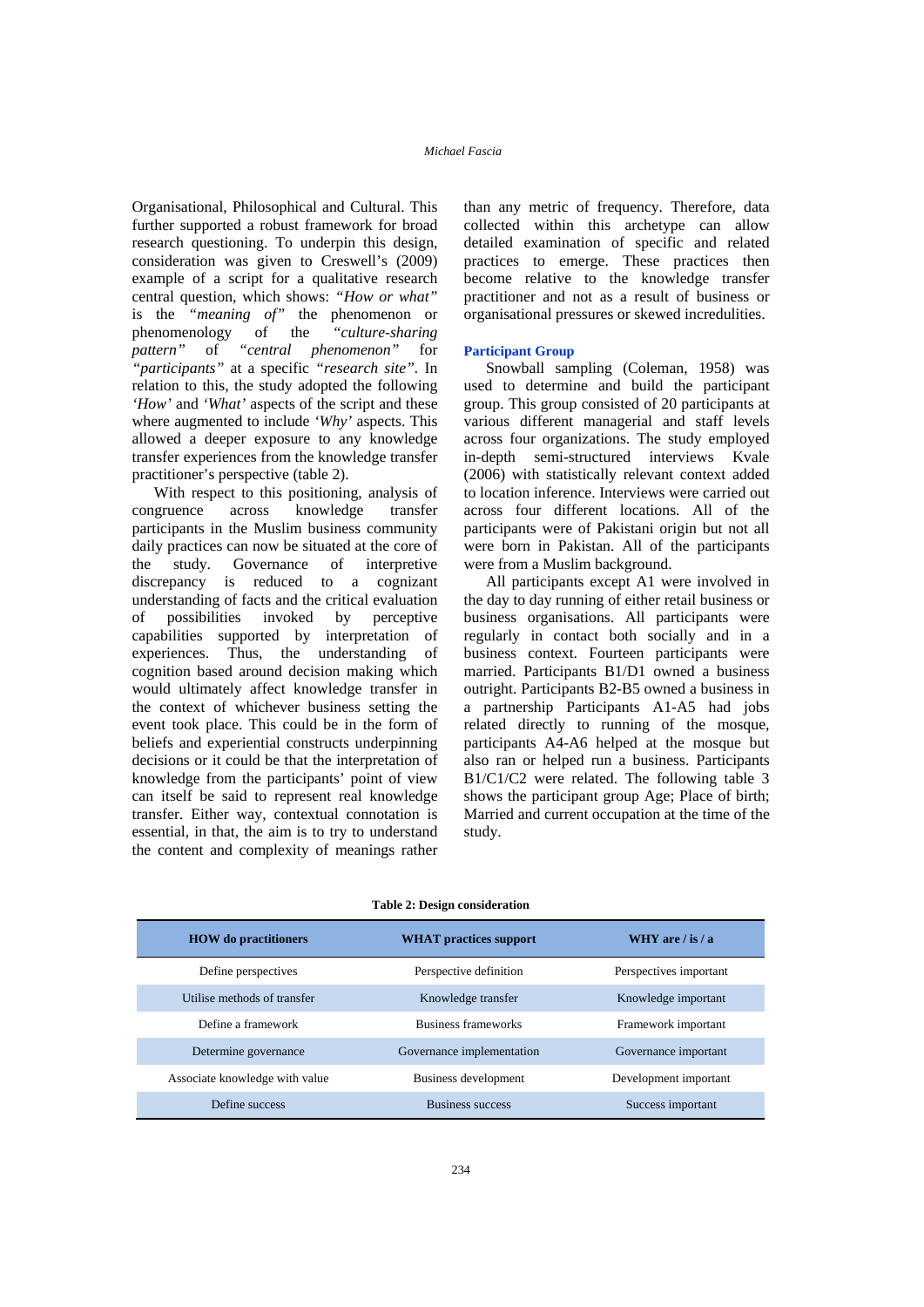| Participant    | Age | <b>Born in UK</b> | <b>Married</b> | <b>Occupation</b>                                 |
|----------------|-----|-------------------|----------------|---------------------------------------------------|
| A1             | 45  | N <sub>0</sub>    | Yes            | <b>IMAM/</b> No other Business                    |
| A <sub>2</sub> | 72  | N <sub>o</sub>    | Yes            | Assistant/Trustee/Business interests              |
| A <sub>3</sub> | 68  | N <sub>o</sub>    | Yes            | Assistant/Trustee/Business interests              |
| A <sub>4</sub> | 42  | N <sub>o</sub>    | Yes            | Assistant/Trustee/Business interests              |
| A <sub>5</sub> | 43  | N <sub>0</sub>    | Yes            | Assistant/Trustee/Business interests              |
| A6             | 28  | N <sub>o</sub>    | N <sub>o</sub> | General Assistant                                 |
| B1             | 61  | N <sub>0</sub>    | Yes            | Director/Business owner/Business interests        |
| B <sub>2</sub> | 55  | N <sub>o</sub>    | Yes            | Director/Business owner/Business interests        |
| B <sub>3</sub> | 64  | N <sub>0</sub>    | Yes            | Manager/ Business owner/Business interests        |
| <b>B4</b>      | 42  | N <sub>o</sub>    | Yes            | Manager/Business owner/Business interests         |
| B <sub>5</sub> | 60  | No                | Yes            | Assistant/Business owner/Business interests       |
| <b>B6</b>      | 35  | N <sub>o</sub>    | Yes            | <b>Office Assistant</b>                           |
| C1             | 53  | N <sub>0</sub>    | Yes            | Shop Proprietor/Business Owner/Business interests |
| C <sub>2</sub> | 54  | N <sub>o</sub>    | Yes            | Shop Proprietor/Business Owner/Business interests |
| C <sub>3</sub> | 70  | N <sub>o</sub>    | Yes            | Shop Assistant/Business interests                 |
| C <sub>4</sub> | 23  | Yes               | N <sub>o</sub> | Shop assistant                                    |
| C <sub>5</sub> | 26  | <b>Yes</b>        | N <sub>o</sub> | Shop assistant                                    |
| D1             | 36  | N <sub>o</sub>    | N <sub>o</sub> | Shop Owner                                        |
| D2             | 20  | Yes               | N <sub>o</sub> | Shop assistant                                    |
| D <sub>3</sub> | 26  | <b>Yes</b>        | N <sub>o</sub> | Shop assistant                                    |

| <b>Table 3: Participant demographics</b> |  |
|------------------------------------------|--|
|------------------------------------------|--|

#### **Data Collection**

Due to the complex nature of the phenomena under investigation, data collection was developed as a two phase process. Both phase 1 and phase 2 incorporated differing locations to allow the flow of knowledge or knowledge transfer to be observed first hand, from a primary source to a secondary source via intermediary knowledge transfer points. Each location had a different number of participants, but not all participants were involved in the study at the same time. Phase one included participant observation, which proved unsuccessful due to an underestimation of complexity surrounding the participant's personal perspective and researcher bias. Phase two was therefore informed by the difficulties encountered in phase one and proved successful in capturing meaningful deep and thick data using in depth semi structured qualitative interviews (Kvale, 2006; Creswell, 2009). Dates of interviews were from April  $1<sup>st</sup>$  2011 to July 3<sup>rd</sup> 2011 with a total of (N=20) participants. The data was collected over the four sites. There was a total of  $(N= 37)$  interviews, 1 interview with each participant lasting approximately 1 hour, initial interview/ 1 follow up interview where possible/allowed. The following figure 3 indicates interview utilization time for the entire participant group.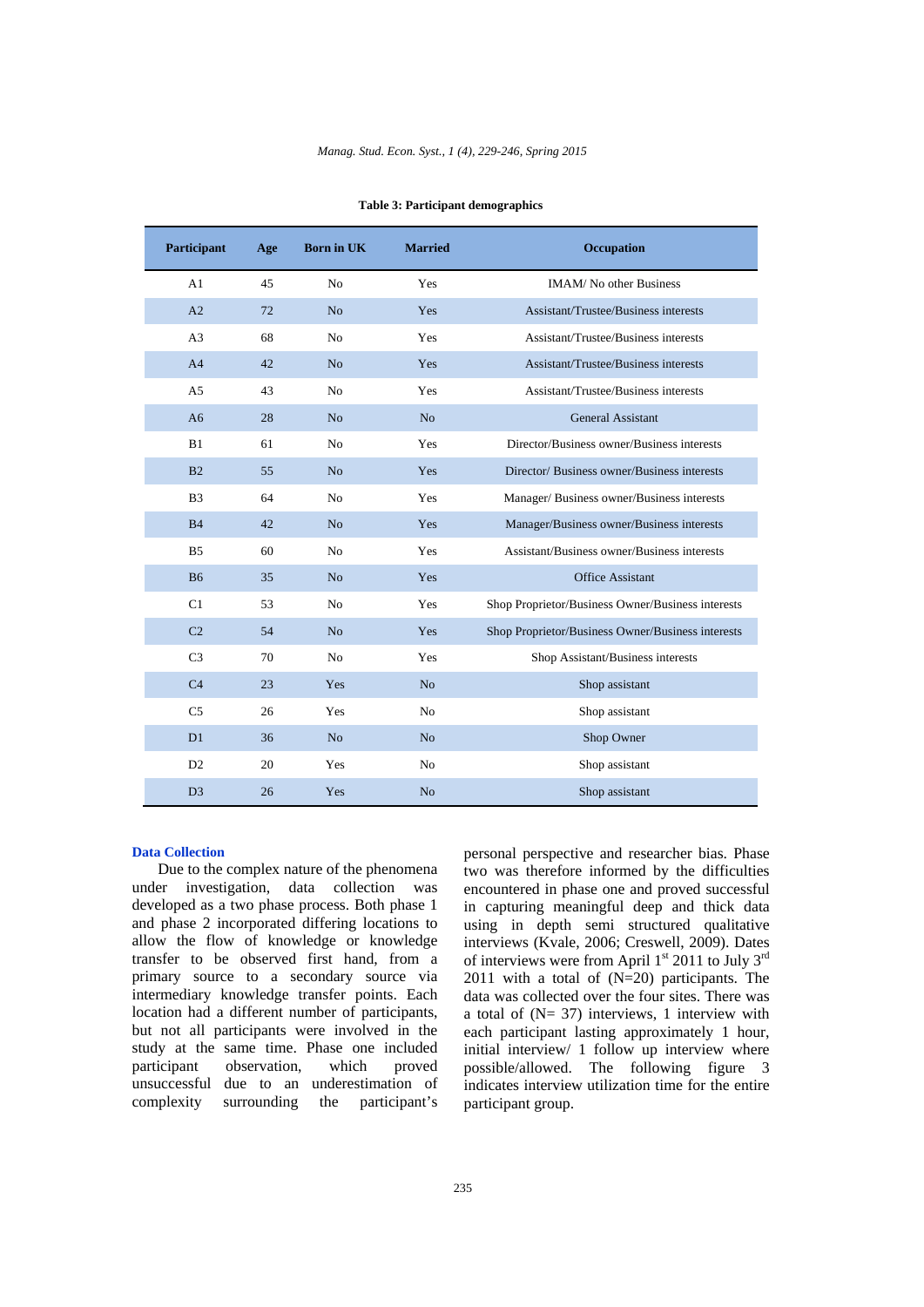

**Figure 3: Interview utilization time** 

The following extracts indicate that from the first few interviews it was clear that the concept of knowledge and knowledge transfer is understood to have important meanings to this participant group. As the number of transcripts multiplied, second-order concepts solidified and new themes led to the categorisation and clustering of additional themes. Informed by Ochs (1979) *'transcription is theory',* the interviews were transcribed as they were carried out, allowing for the creating of data items as concepts. Although complex in nature, this process was consistent with Silverman's *'constant comparative method'* (Silverman 2000, p 179) in which the sample of responses is read, points of similarity and difference noted, categories generated against which to test new responses, and new categories generated.

#### **Transcript Extracts Extract 1**

In this extract, *(Participant: A3, Date: 22-04- 11, duration 74 mins, Location: Mosque main area)* participant A3 describes his interpretation of how useful the understanding of knowledge is to him and what it means from a personal experiential point of view.

*I think that any business should be guided through your own ability. I don't think it is*  *correct that you need to check up this or that book if you don't know how to do something. You need to use your own common sense sometimes or ask someone who knows better than you. Probably I would ask the Imam.* 

This view by participant A3 is an important indicator for personal interpretation of knowledge, as it highlighted a similarity to Thompson and Walsham (2004) who state that knowledge is a subjective perspective of an individual's experience.

#### **Extract 2**

A further example of personal understanding of daily practices related to personal perspective is explained from participant B5, *(Participant: B5, Date: 24-05-11, Duration:44mins, Location: Mosque main area),* who expressed an insight of knowledge understanding from a knowledge transfer practitioners perspective by stating that; *'a business can't run on its own'* and in this way is also related to a main thematic category of business understanding:

*I don't think it's just a case of thinking how a business should be run. I don't think it is just be run to suit yourself it's impossible. A business can't run on its own like that. You need all sorts*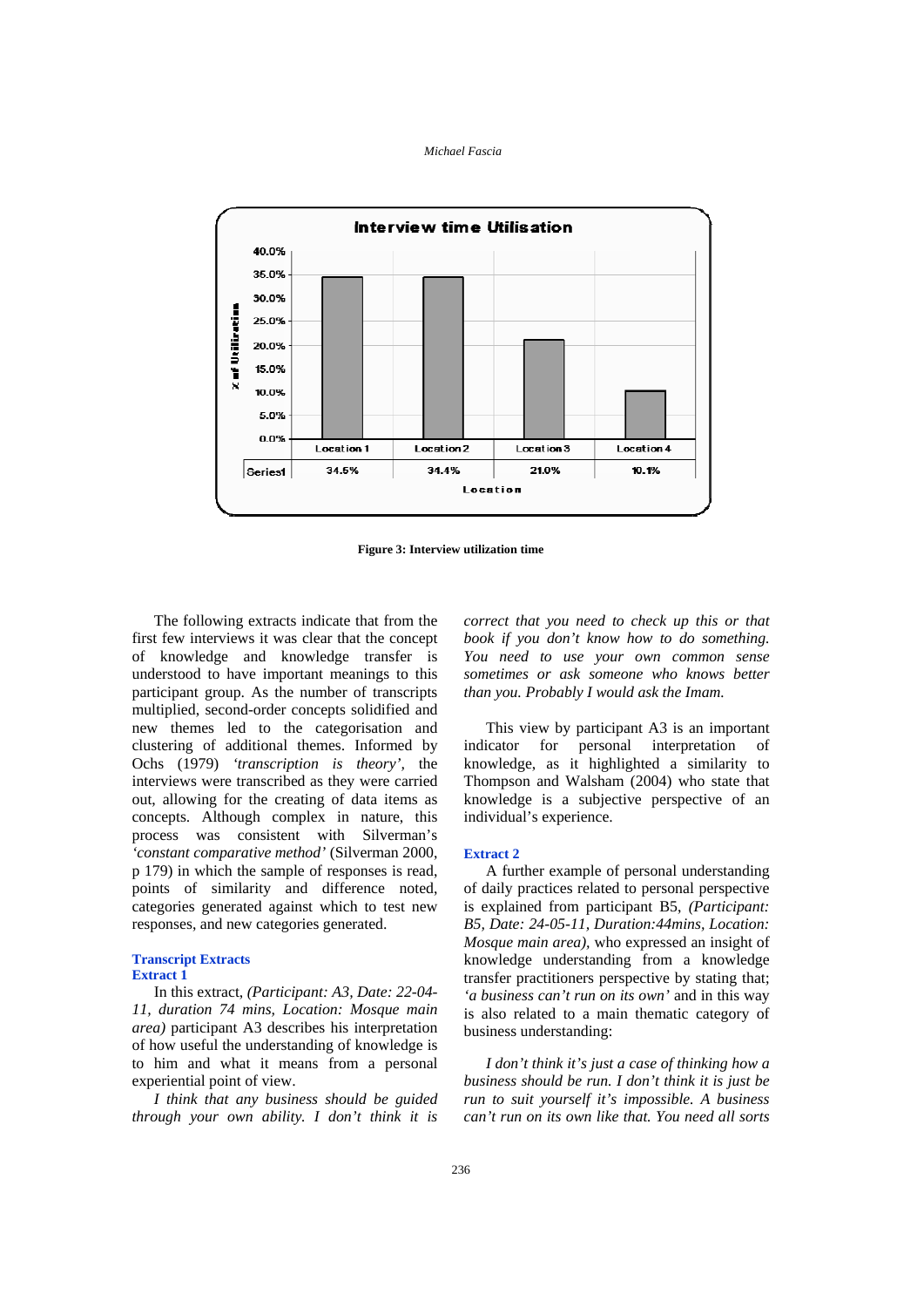*of information to run it, but the way you run it depends on the people involved, not just one person to run everything, so there cannot be just someone's point of view on how a business runs. I don't think that would work, but running it right doesn't need to be complicated either.* 

This position of personal understanding indicated that the participant was aware of the fundamental requirement for some sort of structure and definition inside a business framework, but importantly needed to be justified by his own opinion, in that, his understanding of the situation would ensure the smooth running of the business *' you need all sorts of information to run it'*. This participant therefore showed that from his personal interpretation of his real world situation, indicators of parameters and boundaries were an essential ingredient to support his daily business practices.

#### **Extract 3**

Participant D1 *(Participant: D1, Date: 20/06/11, Duration: 59mins, Location: small retail outlet)* gave a slightly different view of his personal understanding of knowledge. He also included knowledge awareness in a business perspective and gave further insight as to the justification of his awareness:

*I am feeling very well about it (His Business) for some time now and sometimes I'd wake up in the middle of the night thinking about what I had to do the next day. When you have a business you need to think about your plan day in and day out or nothing gets done. Sometimes when I go to the mosque I can clear my head and it helps me to plan my business better. You can work things out and learn things better there. Its much easier when there is someone to ask. Everyone wants to help and explain all the things from the Quran about business. It helps me think in a better way for my business. To do it correctly and properly. That's important.* 

In this respect, the participant is enforcing Argotes' (1999) view that knowledge, and transfer, is the communication of known knowledge from a source to a recipient but is underpinned by justification. However, this participant's view is not the same in respect of

the justification of the knowledge source, which in this case seemed to be specific and importantly not affected by cognitive dissonance.

#### **Extract 4**

Adding depth to this theme of knowledge understanding from a personal perspective, and a framework as a pre requisite of a knowledge awareness and strategy, respondent B1 *(Participant: B1, Date: 04/05/11, Duration: 86 Mins, Location: Mosque Office)* indicated that it is his interpretation of an ideology which is behind his understanding of knowledge:

 *It is quite difficult to put into simple words, example, but basically as a Muslim I know the best way for me as a person to do business.(Sic) Its not all about money all the time because of all the things you do are related to halal\* (\*Good, Godly, socially accepted) and haraam\*\* (\*\*Bad, devilish not socially acceptable).* 

*……listen, it is 'haraam' to trade alcohol but you might make money example But it 'halal' to do good honest trade and make a little money. …..for me it's about good and bad ways. If someone asks my advice about a business venture I would always consider these things first.* 

This extract showed similarities to Gupta and Govindarajan (2000) who related an analogous view when discussing business models and theories which can add value to a business if properly managed. This view from this participant is in the form of an ideological perspective which could be interpreted as a model for him to follow.

### **Extract 5**

| Participant             | D3 | (Participant: D3, |
|-------------------------|----|-------------------|
| Date:23/07/11,Duration: |    | 45mins, Location: |
| Small retail outlet)    |    |                   |

added more depth to the previous text:

*….I help with this business and I hope do a good job. I do what I'm told and am honest person (sic). I know about these business things because they are in the Quran and I understand them. The Imam tells me about them and my*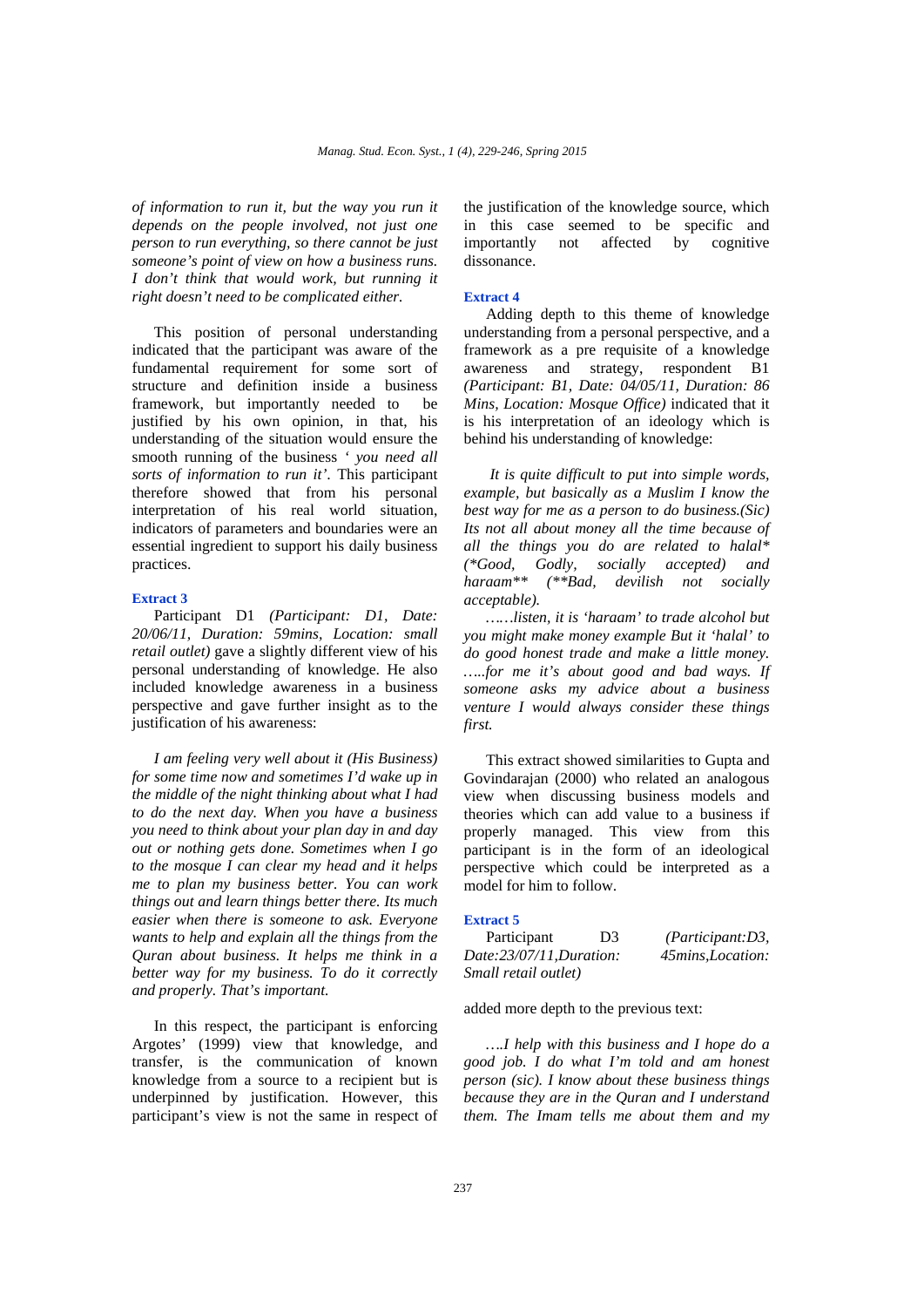*friends talk about them, they are real and happen every day.* 

*I am not sure I know much about running business but I know what's right and wrong so Allah will help me, I'm sure.* 

Although this participants personal knowledge was limited in terms of business and business practices as he did not own the business, his personalised world view of his own knowledge was definitive *'they (business practices) are real and happen every day'*. This participant justifies his understanding of the practices, not as an amendment to existing business practices, nor as a cognitive development of his capability to understand business.

|            |             |                           | <b>INTERVIEW PARTICIPATION SUMMARY April 1st 2011 to July 3rd 2011</b> |                   |                  |               |                           |
|------------|-------------|---------------------------|------------------------------------------------------------------------|-------------------|------------------|---------------|---------------------------|
| <b>Day</b> | <b>Date</b> | <b>PARTICIPANT</b>        | <b>INTERVIEW LOCATIONS</b><br><b>First /Followup</b>                   | <b>INTERVIEW:</b> | <b>FOLLOWUP:</b> | <b>TOTAL</b>  | % of total Interview time |
|            |             |                           |                                                                        | Min               | Min              | Min           |                           |
| Fri        | 01/04/2011  | A1                        | MOSQUE/Office                                                          | 40                | 30               | 70            |                           |
| Tue        | 12/04/2011  | A2                        | MOSQUE/Hall                                                            | 44                | 22               | 66            |                           |
| Fri        | 22/04/2011  | A3                        | MOSQUE/MOSQUE                                                          | 56                | 18               | 74            |                           |
| Thu        | 28/04/2011  | A4                        | MOSOUE/Hall                                                            | 54                | 27               | 81            |                           |
| Fri        | 29/04/2011  | A5                        | MOSOUE/House                                                           | 53                | 36               | 89            |                           |
| Tue        | 03/05/2011  | A6                        | MOSOUE/Hall                                                            | 47                | 23               | 70            |                           |
|            |             |                           | Interview Total = 12                                                   |                   |                  |               |                           |
|            |             |                           | <b>Location 1</b>                                                      | 294               | 156              | 450           | 34.5%                     |
| Wed        | 04/05/2011  | B1                        | MOSQUE/Office                                                          | 50                | 36               | 86            |                           |
| Wed        | 11/05/2011  | B <sub>2</sub>            | MOSQUE/Office                                                          | 44                | 23               | 67            |                           |
| Tue        | 17/05/2011  | <b>B3</b>                 | MOSQUE/MOSQUE                                                          | 83                | 12               | 95            |                           |
| Wed        | 18/05/2011  | <b>B4</b>                 | MOSQUE/Hall                                                            | 54                | 22               | 76            |                           |
| Tue        | 24/05/2011  | <b>B5</b>                 | MOSQUE/House                                                           | 51                | 20               | 71            |                           |
| Thu        | 26/05/2011  | <b>B6</b>                 | MOSQUE/MOSQUE                                                          | 39                | 14               | 53            |                           |
|            |             |                           | Interview Total = $12$                                                 |                   |                  |               |                           |
|            |             |                           | <b>Location 2</b>                                                      | 321               | 127              | 448           | 34.4%                     |
| Tue        | 07/06/2011  | C1                        | MOSOUE/MOSOUE                                                          | 55                | 16               | 71            |                           |
| Thu        | 09/06/2011  | C <sub>2</sub>            | Shop/House                                                             | 36                | 15               | 51            |                           |
| Tue        | 14/06/2011  | C <sub>3</sub>            | MOSQUE/MOSQUE                                                          | 39                | 8                | 47            |                           |
| Wed        | 15/06/2011  | C <sub>4</sub>            | Shop/Shop                                                              | 61                | $\overline{4}$   | 65            |                           |
| Thu        | 16/06/2011  | C <sub>5</sub>            | Shop/Shop                                                              | 30                | 10               | 40            |                           |
|            |             |                           | Interview Total = $10$                                                 |                   |                  |               |                           |
|            |             |                           | <b>Location 3</b>                                                      | 221               | 53               | 274           | 21.0%                     |
| Mon        | 20/06/2011  | D1                        | Shop                                                                   | 59                | N                | 59            |                           |
| Wed        | 22/06/2011  | D2                        | Shop                                                                   | 28                | N                | 28            |                           |
| Sat        | 23/07/2011  | D <sub>3</sub>            | Shop                                                                   | 45                | $\mathbf N$      | 45            |                           |
|            |             |                           | Interview Total $=3$                                                   |                   |                  |               |                           |
|            |             |                           | <b>Location 4</b>                                                      | 132               | $\pmb{0}$        | 132           | 10.1%                     |
|            |             | <b>Total Participants</b> | Total No. Of Interviews                                                | Sub total Mins    | Sub total Mins   | Total<br>Mins |                           |
|            |             | 20                        | 37                                                                     | 968               | 336              | 1304          |                           |
|            |             | Interviews                | 37                                                                     |                   |                  |               |                           |
|            |             | Participants              | 20                                                                     |                   |                  |               |                           |
|            |             | Interview time            | 1304                                                                   |                   |                  |               |                           |
|            |             | <b>Interview Hours</b>    | 21.73                                                                  |                   |                  |               |                           |

# **Table 4: Participant interview timing summary**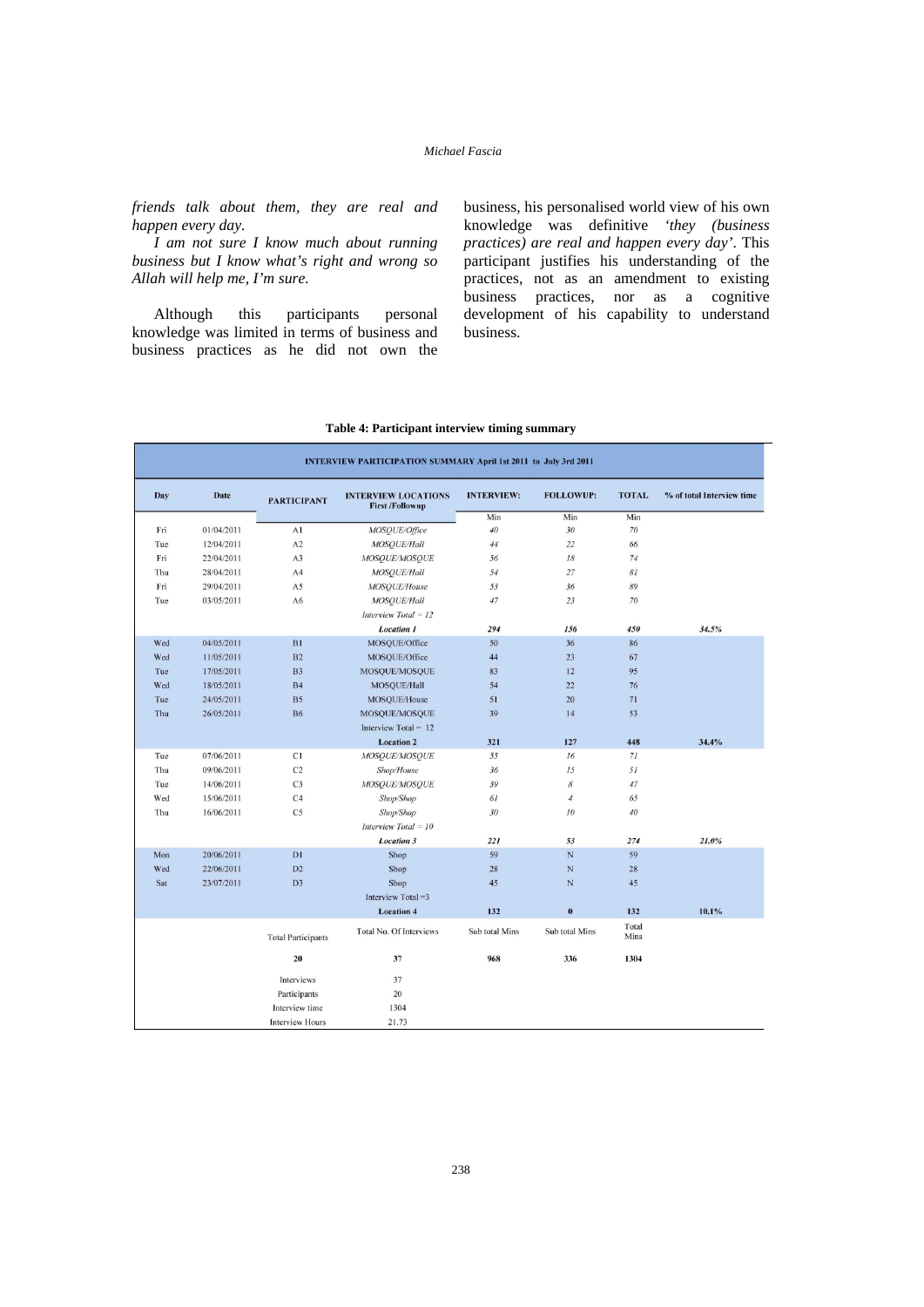### **Data Analysis**

The framework approach was used to classify Data (Ritchie et al., 2013). The reason for choosing this method is that framework analysis has the ability to summarise and classify data within a thematic framework and is purposely intended to facilitate systematic analysis of qualitative data. Data analysis and collection were undertaken simultaneously. The ATLAS/ti5.0 (Muhr, 2004) qualitative analysis software was used to assist with coding, crossreferencing and storage/retrieval of data. Following a thematic logic (Frith & Gleeson 2004), themes were carefully unpacked in an iterative process. A multi-method analytic procedure was adopted as a form of triangulation. The data were analysed to investigate its underlying inference location had on the qualitative answers and the phenomenological properties of the interview data were also investigated, using classical thematic theory and item-response theory (Hayes 1997). Differences between participants attitude to environment were therefore conclusive. In this sense, this form of thematic analysis was datadriven but interpretive in nature. (Boyatzis, 1998). The following data, (table 4), summarizes participation in each of the four data collection areas, each member of the sample group, length of the interview conducted and on which day the interview took place.

Table 5 indicates location data split into transient clusters of data items. Utilising cluster analysis in this way, provided the study with the

ability to see the data in clearly defined groups, and subsequently allowed for a quick and easy visual tool for interpretation. Using an iterative process to determine domains of enquiry, data items were primarily drawn into clusters and a structured coding was developed.

This process allowed examination of final coded data using a construal code underpinned by context. Codes of data items were then created for each domain of inquiry and provided a distinct context within which to analyse and interpret answers to interview questions. This structural coding identified key data items to be associated with participants' responses. A specific code was then assigned to each datadriven item, individual text fragments were further coded for representative content. Thus, contextual foci became apparent utilising this method of cluster analysis to determine thematic codes.

Table 5 shows how Participant *A1* recorded 39% of his interview transcript relative to the clustered theme in relation to a context total of 44 data items. The second clustered theme accounted for *14%* of the interview transcript with 16 data items. The third context indicated *23%* and 26 data items. The forth context accounted for *25%* of the overall interview content and 28 contextual data items. Figure 4 indicates the total clustered themes relative to all data items for all participants, *(Participant A1 is highlighted for example)*, followed by a detailed analysis of thematic distribution.



**Figure 4: Total of clustered themes in relation to all data items**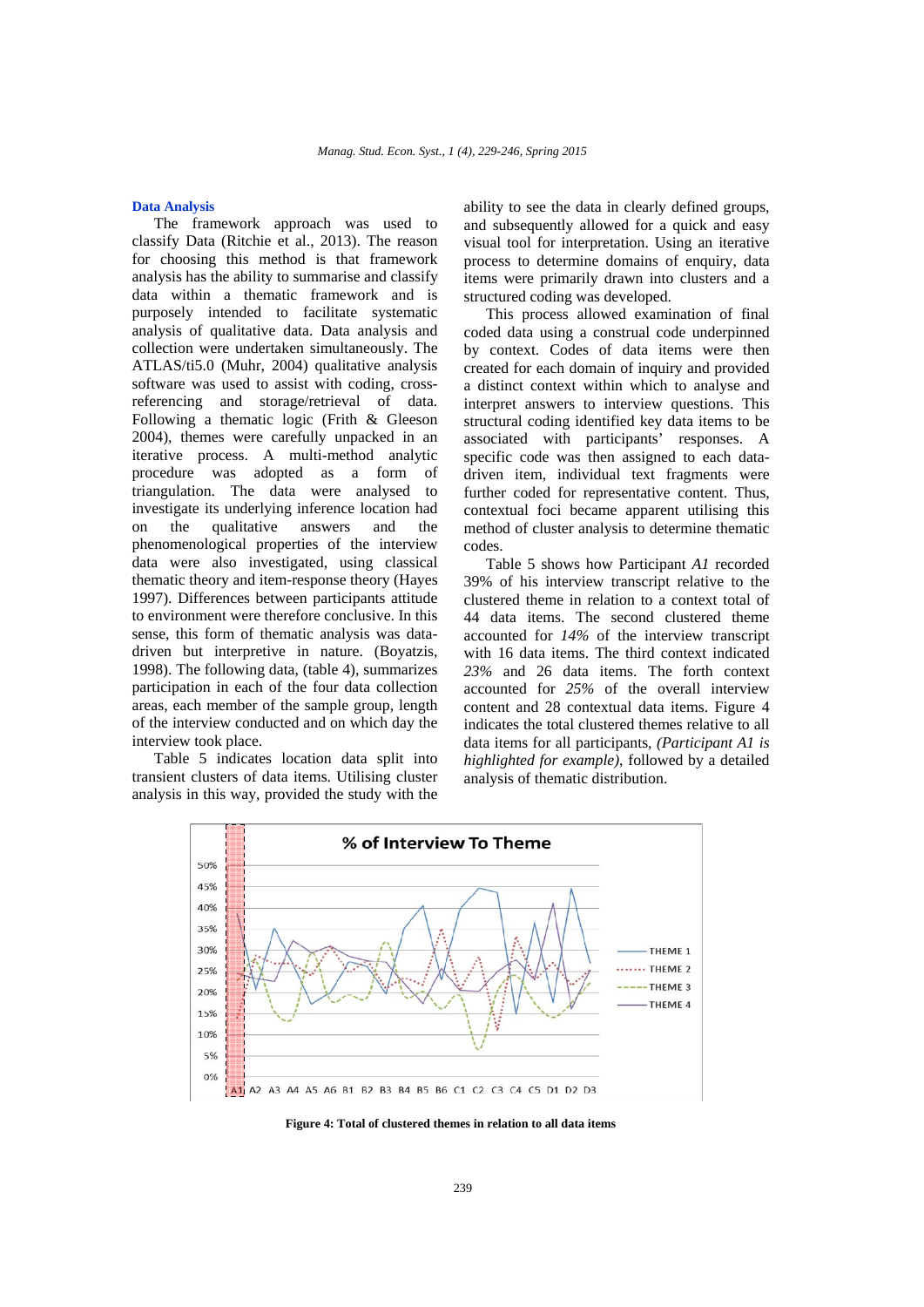|                      | No.<br>of     |                                                   |                         |              |                |                |              |                     |                         |                                               | <b>LOCATION</b> |                |                         |                   |                     |                |                     |                |                     |              |                |
|----------------------|---------------|---------------------------------------------------|-------------------------|--------------|----------------|----------------|--------------|---------------------|-------------------------|-----------------------------------------------|-----------------|----------------|-------------------------|-------------------|---------------------|----------------|---------------------|----------------|---------------------|--------------|----------------|
|                      | Data<br>Items | Α<br>MultiCulturalSociety<br><b>MOSQUE</b><br>ij. |                         |              |                |                |              |                     |                         | Small Retail<br>Large Retail Outlet<br>Outlet |                 |                |                         |                   |                     |                |                     |                |                     |              |                |
| <b>CODES</b><br>1.10 |               |                                                   |                         |              | 4              |                |              | $\overline{2}$      |                         |                                               |                 | 5              |                         | 4                 |                     | $1\,$          |                     | $\mathbf{1}$   |                     |              |                |
|                      | 24            | 711                                               |                         |              | $\mathbf{1}$   |                |              |                     |                         | 4                                             |                 | 3              |                         |                   |                     | 5              |                     | 3              |                     | 4            | $\mathbf{1}$   |
| 1.20                 | 28            |                                                   | 1                       |              |                |                | 2            |                     |                         |                                               |                 | $\overline{7}$ | 3                       |                   | $\mathbf{1}$        |                |                     |                |                     |              |                |
| 1.30                 | 48            | 8                                                 |                         | 7            |                | $\mathbf{1}$   | $\mathbf{1}$ |                     | 7                       | $\mathbf{1}$                                  |                 |                |                         |                   | $\overline{2}$      |                | $\mathbf{1}$        | $\mathbf{1}$   | 8                   |              | 4              |
| 1.40                 | 37            | $\overline{2}$                                    | 1                       | 2            |                | 4              | 1            | 1                   | 3                       |                                               | 6               | 1              |                         | 1                 |                     | 4              | 1                   | $\overline{2}$ | 1                   | 6            | 1              |
| 1.50                 | 136           | 16                                                | 6                       | 7            | 5              | 4              | 3            | 7                   | $\overline{7}$          | 5                                             | 10              | $\overline{7}$ | 8                       | 8                 | 2                   | 6              | 3                   | 8              | 4                   | 11           | $\overline{7}$ |
| 1.60                 | 31            | $\overline{\mathbf{3}}$                           | $\overline{2}$<br>ä     |              | $\mathbf{1}$   | 2              |              | 2                   | $\mathbf{1}$            |                                               | 5               |                |                         | 3                 | 5                   | $\overline{2}$ |                     | $\overline{2}$ |                     | 3            |                |
| 1.70                 | 78            | 5                                                 | 5<br>п                  | 7            | 8              | 2              | 3            | 6                   |                         | 4                                             | 3               |                | 2                       | 7                 | 6                   | $\overline{4}$ | 3                   |                | $\overline{2}$      | 6            | 5              |
| 1.80                 | 24            | 3                                                 |                         | 1            |                |                | $\mathbf{1}$ | 3                   |                         |                                               |                 |                | 4                       | 3                 |                     | 4              |                     | 5              |                     |              |                |
| 1.90                 | 21            |                                                   |                         | 1            |                |                |              |                     |                         | $\overline{2}$                                |                 | 5              |                         | 3                 |                     | $\overline{2}$ |                     | 5              |                     | 3            |                |
|                      | 427           | 44                                                | 15                      | 25           | 19             | 13             | 11           | 21                  | 18                      | 16                                            | 24              | 28             | 17                      | 29                | 55                  | 28             | 8                   | 27             | 15                  | 33           | 18             |
|                      |               |                                                   | 39% 21% 35% 27% 17% 20% |              |                |                |              |                     |                         |                                               |                 |                | 27% 26% 20% 35% 41% 23% |                   |                     |                | 40% 45% 44% 15% 36% |                |                     | 18% 45% 27%  |                |
| 2.10                 |               |                                                   |                         | 6            | 1              | 1              |              | 4                   | 1                       | $\overline{2}$                                | 1               | 6              | $\mathbf{1}$            |                   | 4                   | $\mathbf{1}$   | $\overline{2}$      | 6              | 2                   | 1            | $\overline{2}$ |
|                      | 41            |                                                   | 1                       |              | 1              | 2              | $\mathbf{1}$ | 2                   | 3                       |                                               | 4               | $\mathbf{1}$   | 2                       | $\mathbf{1}$      | $\mathbf{1}$        |                | $\mathbf{1}$        | $\mathbf{1}$   |                     | 3            |                |
| 2.20                 | 24            |                                                   |                         |              |                |                | 4            |                     |                         |                                               |                 |                |                         |                   |                     |                | 4                   |                |                     |              | 5              |
| 2.30<br>2.40         | 31            | 1<br>$\overline{2}$                               | 1                       | 2<br>1       | 3              | 4              | $\mathbf{1}$ | 1<br>$\overline{2}$ | 2<br>$\mathbf{1}$       | 1<br>$\mathbf{1}$                             | 1<br>1          |                | 1<br>4                  | 1<br>$\mathbf{1}$ | 3<br>$\overline{2}$ |                | $\overline{2}$      | 1              | 2<br>$\overline{2}$ | $\mathbf{1}$ | $\mathbf{1}$   |
|                      | 28            |                                                   | 4                       |              |                | $\mathbf{1}$   | $\mathbf{1}$ |                     | $\overline{2}$          |                                               | $\overline{2}$  | $\mathbf{1}$   | $\mathbf{1}$            |                   | $\mathbf{1}$        |                | 3                   |                | 4                   |              |                |
| 2.50                 | 24            |                                                   |                         | 1            | $\mathbf{1}$   |                |              |                     |                         |                                               |                 |                |                         |                   |                     |                |                     |                |                     |              | $\overline{2}$ |
| 2.60                 | 8             | 1                                                 |                         | 1            |                |                |              |                     |                         |                                               |                 |                |                         | 1                 | $\mathbf{1}$        |                | $\mathbf{1}$        |                | $\mathbf{1}$        | 1<br>4       | $\mathbf{1}$   |
| 2.70                 | 25            |                                                   | 2                       |              |                |                |              |                     | 5                       |                                               | 3               |                | 4                       | $\mathbf{1}$      | $\overline{2}$      | $\mathbf{1}$   | $\mathbf{1}$        | $\mathbf{1}$   |                     |              | $\mathbf{1}$   |
| 2.80                 | 28            |                                                   | 4                       |              | 4              | 1              | 2            | 1                   | 1                       | 1                                             |                 | 4              | 1                       | 2                 |                     | $\overline{2}$ | 1                   | $\overline{2}$ | 1                   | 1            |                |
| 2.90                 | 161           | 12                                                | 9                       | 8            | 9              | 9              | 8            | 9                   | $\overline{4}$          | 12                                            | 4               | 3              | 12                      | 8                 | 21                  | 3              | 3                   | 6              | 11                  | 5            | 5              |
|                      | 370           | 16                                                | 21                      | 19           | 19             | 18             | 17           | 19                  | 19                      | 17                                            | 16              | 15             | 26                      | 15                | 35                  | 7              | 18                  | 17             | 23                  | 16           | 17             |
|                      |               |                                                   | 14% 29% 27% 27% 24% 31% |              |                |                |              |                     | 25% 28% 21% 24% 22% 35% |                                               |                 |                |                         |                   |                     |                | 21% 28% 11% 33% 23% |                |                     | 27% 22% 25%  |                |
|                      |               |                                                   |                         |              |                |                |              |                     |                         |                                               |                 |                |                         |                   |                     |                |                     |                |                     |              |                |
| 3.10                 | 6             |                                                   |                         |              |                |                | $\mathbf{1}$ | $\mathbf{1}$        | 2                       | $\mathbf{1}$                                  | 1               |                |                         |                   |                     |                |                     |                |                     |              |                |
| 3.20                 | 16            |                                                   | 2                       | $\mathbf{1}$ |                |                |              |                     |                         |                                               | $\mathbf{1}$    | $\mathbf{1}$   |                         | $\overline{2}$    |                     |                | 4                   | $\mathbf{1}$   | 2                   | $\mathbf{1}$ | $\mathbf{1}$   |
| 3.30                 | 17            | 2.                                                |                         |              | 2              | 1              | 1            | 1                   |                         | 2                                             |                 | $\overline{2}$ | 1                       | $\mathbf{1}$      |                     |                |                     | 3              |                     |              | $\mathbf{1}$   |
| 3.40                 | 26            |                                                   |                         | 1            |                | $\mathbf{1}$   | $\mathbf{1}$ | 2                   | 1                       | 1                                             | 1               |                | $\mathbf{1}$            | 5                 |                     | 3              | 1                   | 5              |                     | 3            |                |
| 3.50                 | 146           | 22                                                | 16                      | 6            | 5              | 11             | 4            | 3                   | 7                       | 12                                            | 9               | 4              | 6                       | 4                 | 2                   | 5              | 5                   | 3              | 5                   | 6            | 11             |
| 3.60                 | 29            | 1                                                 |                         |              | $\overline{2}$ | 2              |              | 5                   |                         | 3                                             |                 | 1              | $\mathbf{1}$            |                   | 4                   | 3              |                     |                | 4                   | 3            |                |
| 3.70                 | 14            | 1                                                 |                         |              |                | $\overline{2}$ | 3            |                     | $\overline{2}$          |                                               | $\mathbf{1}$    |                |                         | 2                 | $\mathbf{1}$        | $\mathbf{1}$   | $\mathbf{1}$        |                |                     |              |                |
| 3.80                 | 19            |                                                   | 2                       | 3            |                |                |              |                     | $\mathbf{1}$            | 3                                             |                 | 2              |                         |                   | $\mathbf{1}$        | $\mathbf{1}$   | $\overline{2}$      | 1              | 1                   |              | 2              |
| 3.90                 | 20            |                                                   |                         |              | 1              | 5              |              | 3                   |                         | 4                                             |                 | 4              | 3                       |                   |                     |                |                     |                |                     |              |                |
|                      | 293           | 26                                                | 20                      | 11           | 10             | 22             | 10           | 15                  | 13                      | 26                                            | 13              | 14             | 12                      | 14                | 8                   | 13             | 13                  | 13             | 12                  | 13           | 15             |
|                      |               |                                                   | 23% 27% 15% 14% 29% 18% |              |                |                |              |                     | 19% 19% 32% 19% 20% 16% |                                               |                 |                |                         | 19%               | 7%                  |                | 20% 24% 18%         |                |                     | 14% 18% 22%  |                |
|                      |               |                                                   |                         |              |                |                |              |                     |                         |                                               |                 |                |                         |                   |                     |                |                     |                |                     |              |                |
| 4.10                 | 12            |                                                   | 2                       |              |                |                |              |                     |                         |                                               |                 |                | 3                       |                   | 3                   | 1              |                     |                | 3                   |              |                |
| 4.20                 | 52            | $6\phantom{a}$                                    | 2                       | 3            | 5              | 4              | $1\,$        | $\mathbf{2}$        | 7                       | $\mathbf{1}$                                  | 5               |                |                         | 2                 | 2                   | 4              |                     |                | 8                   |              |                |
| 4.30                 | 16            |                                                   | 2                       |              | $\mathbf{1}$   | 5              |              | 3                   |                         |                                               | $\mathbf{1}$    | $\mathbf{1}$   |                         |                   |                     | $\mathbf{1}$   |                     | $\overline{2}$ |                     |              |                |
| 4.40                 | 30            | $2 \Box$                                          | $\mathbf{1}$            | $\mathbf{1}$ | $\mathbf{2}$   | $\mathbf{1}$   | $\mathbf{1}$ | $\mathbf{1}$        |                         | 2                                             |                 | $\overline{2}$ | $\mathbf{1}$            | $\mathbf{1}$      | 5                   | $\mathbf{2}$   | $\mathbf{1}$        | $\mathbf{1}$   | 5                   |              | $\mathbf{1}$   |
| 4.50                 | 32            | 2.5                                               |                         | 3            |                | 4              | $\mathbf{1}$ | $\overline{2}$      | $\mathbf{1}$            | $\mathbf{1}$                                  | $\mathbf{1}$    |                | 4                       | $\mathbf{1}$      | $\overline{2}$      |                | 4                   | $1\,$          | $\mathbf{1}$        |              | 4              |
| 4.60                 | 29            |                                                   | $\overline{2}$          |              | 5              |                | 3            |                     | 4                       | $\mathbf{1}$                                  | 2               | $\mathbf{1}$   | $\mathbf{1}$            |                   | $\mathbf{1}$        | $\mathbf{1}$   |                     | 3              |                     | 4            | $\mathbf{1}$   |
| 4.70                 | 27            |                                                   |                         |              |                | $\mathbf{2}$   |              | 5                   |                         | 3                                             |                 | 4              | $\mathbf{1}$            |                   | $\mathbf{1}$        | $\overline{2}$ | $\mathbf{1}$        |                | 5                   |              | 3              |
|                      | 170           | 18 <sub>1</sub>                                   | 8                       | 9            | 10             | 6              | 11           | 9                   | 7                       | 12                                            | 5               | 3              | 8                       | 11                | 9                   | 5              | $7\overline{ }$     | 9              | 12                  | 8            | 3              |
| 4.80                 |               |                                                   |                         |              |                |                |              |                     |                         | $\overline{2}$                                | $\mathbf{1}$    | $\mathbf{1}$   | $\mathbf{1}$            |                   | $\overline{2}$      |                | $\overline{2}$      | $\mathbf{1}$   | $\mathbf{1}$        |              | $\sqrt{5}$     |
| 4.90                 | 16            |                                                   |                         |              |                |                |              |                     |                         |                                               |                 |                |                         |                   |                     |                |                     |                |                     |              |                |
|                      | 384           |                                                   | 28117                   | 16           | 23             | 22             | 17           | 22                  | 19                      | 22                                            | 15              | $12\,$         | 19                      | 15                | 25                  | 16             | 15                  | 17             | 35                  | 12           | 17             |

## **Table 5: Identification of location interviews into clusters of data items**

 $\overline{1}$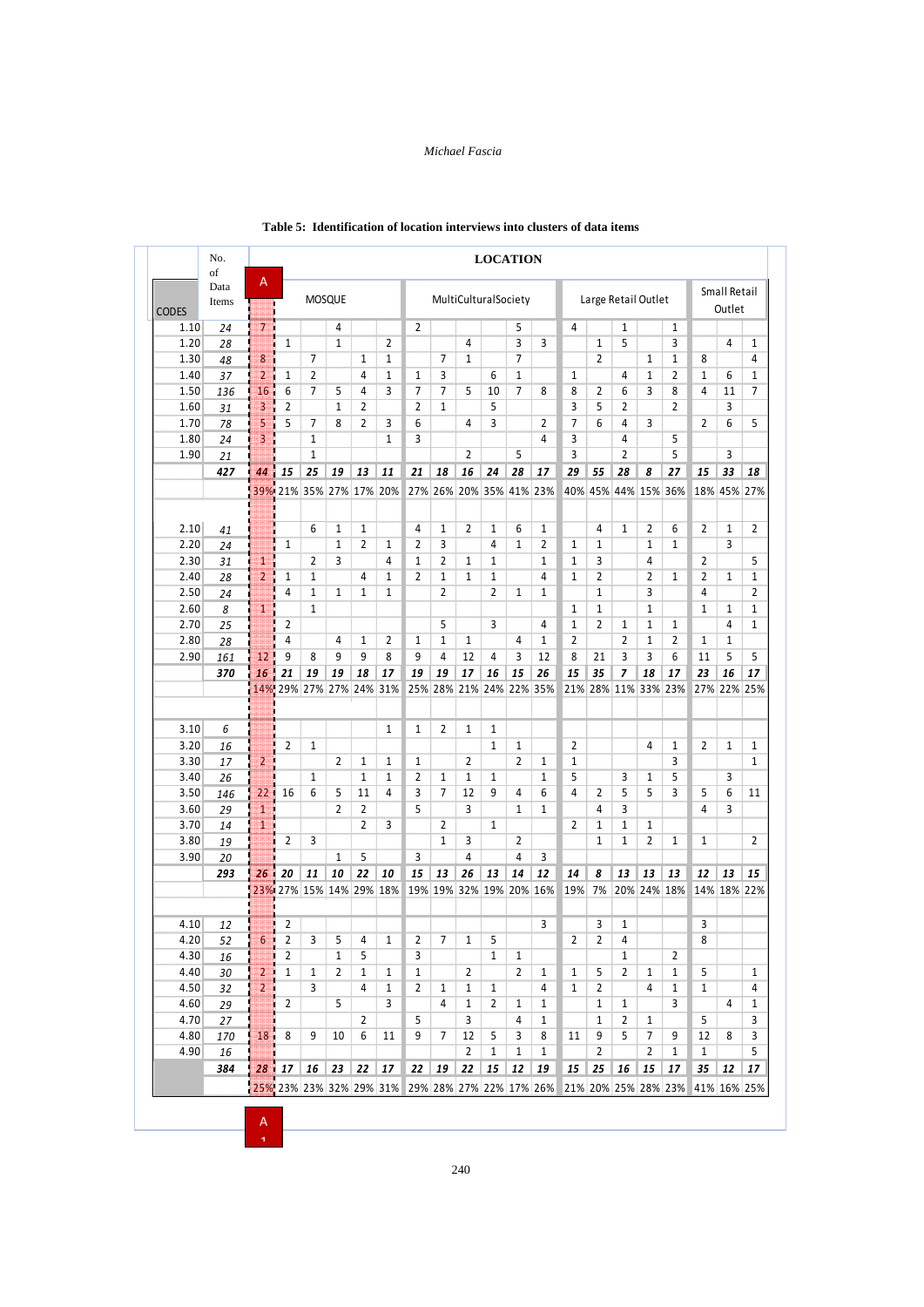Figure 4a, '*Thematic analysis overview'*, shows the composite data item cluster association to a main theme code.

Thus, data distribution indicated that a Psychological data item perspective attached to interpretive knowledge and knowledge transfer processes accounted for (29%) of the total recorded interview data and specified the highest<br>percentage of all the main themes. of all the main themes. Organizational knowledge understanding also played an important role when it came to answering the interview questions and this is shown in the data items which had (25.1%) of the total data related to it. The use of a Philosophical perspective attached to knowledge within daily business life was also important for the participants and this was shown as (19.9%) of the total data items. Data relating to knowledge transfer experiences interpreted through a Cultural lens recorded the second highest percentage (26.1 %) and showed that the relationship of knowledge and culture in a business context is important to this participant group.

This thematic composition provided the study with an indicative relationship to previously highlighted literature review main themes; (Psychological, Organizational, Philosophical, Cultural. POPC) shown in figure 4b.

### **Unique Approach**

Utilizing a POPC lens allowed identification and delineation of natural knowledge interaction in a transfer scenario, as a consequence, personal views and associations to knowledge and knowledge transfer scenarios emerged. This means that any emergent themes were free from localized environmental interferences, such as sporadic pressures arising from normal daily working practices. Assessment of any answer given, in relation to a POPC omphalos, allowed the study to individualize personal experiences of the participants from their own unique world view. This unique approach allowed meanings of discussion to appear on their own and not as a result of any meaning forming activity. Hence, intra-systemic and inter-systemic analysis became more meaningful/reasonable, since it exposed an interpretative personal perspective, in doing so, allowed the individual perspective of the knowledge transfer practitioner to become the researchable entity. This distinctive view would have remained hidden within standard data collection techniques associated with qualitative interviews and thematic analysis. This is because standard participant data analysis methods allow data interpretation to be overshadowed by such anomalies as: financial pressures; problematic situations; daily remedial actions or as part of periphery contextual discussions.



**Figure 4a: Relationship to main themes**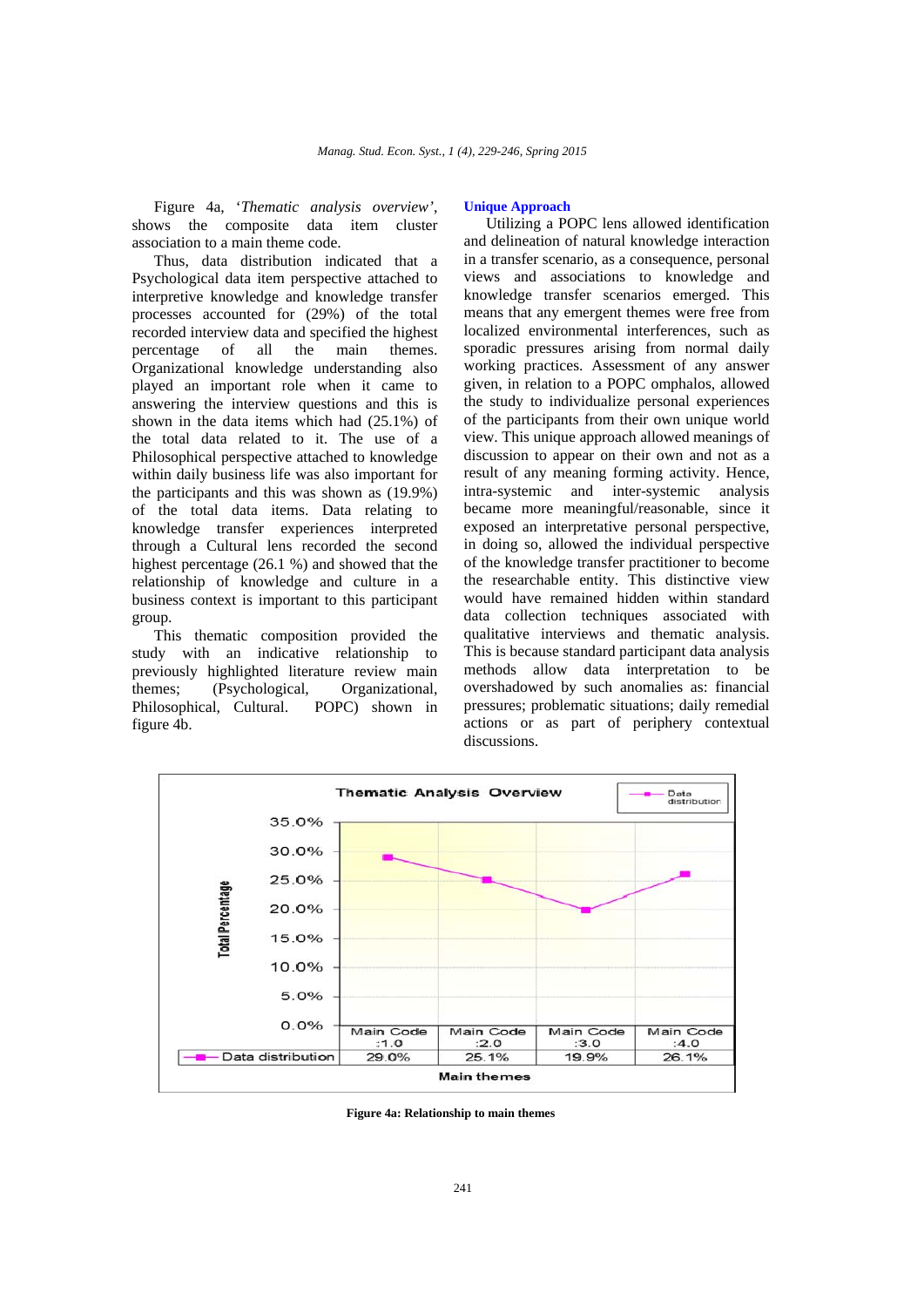

**Figure 4b: Clustering relationship to literature themes** 

### **RESULTS AND DISCUSSION**

The aim of this research was to add to current literature by providing a deeper theoretical understanding of knowledge transfer practices and to focus this understanding within the Muslim business community in Edinburgh. Using a unique POPC approach to the design methodology, the research fulfilled this aim by the achievement of supporting objectives.

1- A first objective established a practical, working definition for knowledge transfer within this participant group, underpinned by a philosophical episteme of knowledge, overarched by a business context.

2- A second objective, highlighted by critique and exploration of current business management models and theories, gave indication of which theme could be utilised by knowledge transfer practitioners to support knowledge transfer practices.

3- A third objective established a unique approach to methodology which allowed investigating contiguous knowledge transfer practice viewed through a phenomenological lens. This enabled collected data to become meaningful in a business context.

4- A fourth objective identified personal perspectives within this business community which could be related to current business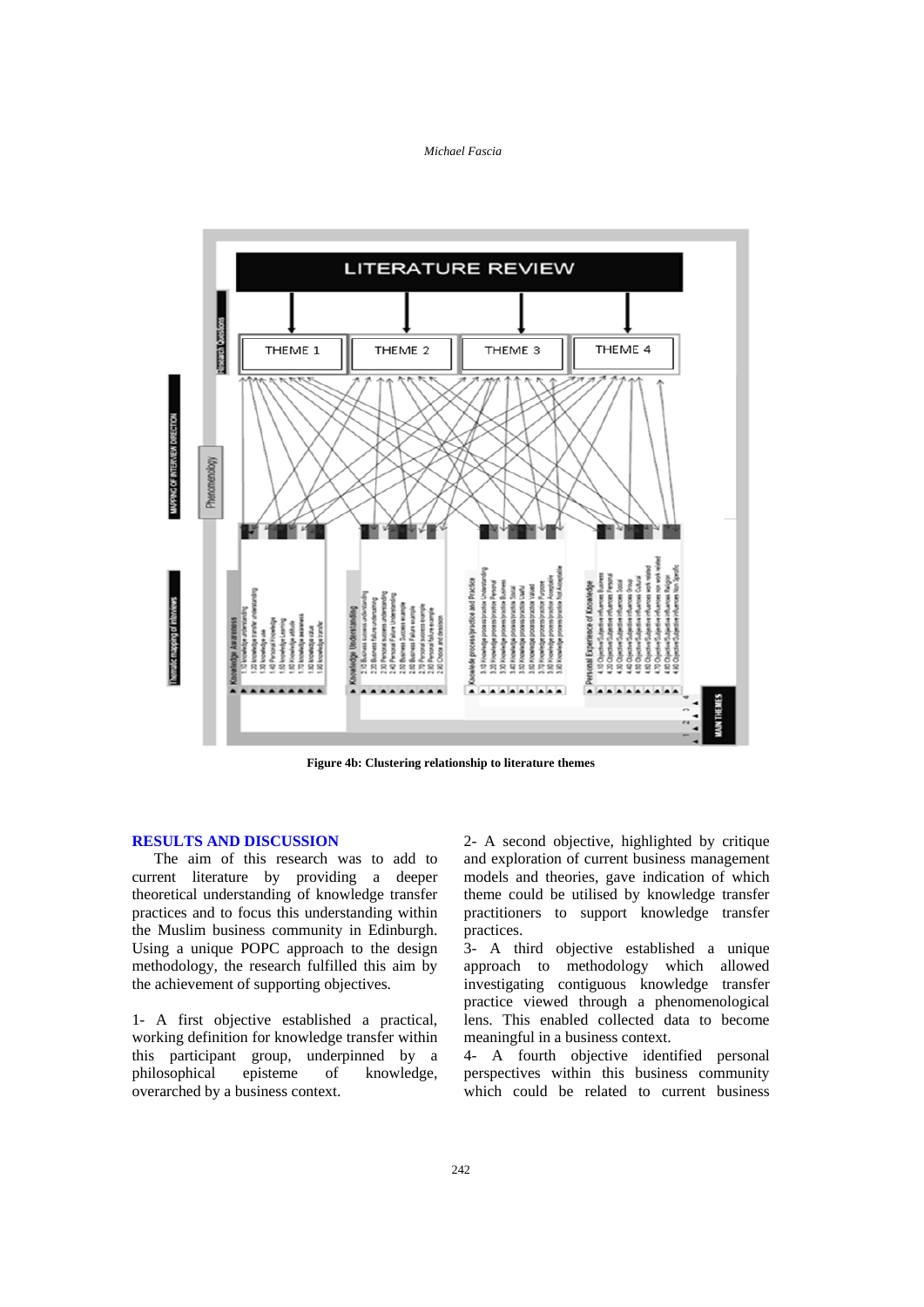practices associated with knowledge transfer theory.

### **Key Findings**

Within this study, analysis of the data demined that key findings intersect 4 emergent themes and are aligned to current literature. However, as data analysis progressed, it became clear that when talking about knowledge, there were attitudes and posturing from the participants which literature synthesis did not reveal nor identify. Therefore, discussion of key findings will emanate from that juncture.

### **Key Finding (1)**

Findings reveal that the association of knowledge from this participant group is derived not from a relationship to standard empirical data and models but from the conjoint levels of relational causality surrounding the unity of knowledge, to conclude a unification of perspective. This finding was identified in several ways from the participant group First, the principle ontology of the participant group, is based on the completeness surrounding the source and quality of knowledge. It is this reality which forms the fundamental premise of knowledge transfer practices according to a vehicle of unity, which in the case of this group of knowledge transfer practitioners is knowledge from the Quran. Second, the parameters and boundaries derived from the functional ontology of discourse and analytical forms apply to diverse interpretations of the knowledge transfer, they are not derived from it. Third, the unified relationship that is formalised between the participant groups is supported by both a fundamental ontology and a functional ontology. This commonality constructs a unified worldview accorded to knowledge through the episteme of unity of knowledge.

Thus, for this participant group, the analytical method of deriving functional ontology from real world knowledge transfer practices, are reformed and reconstructed by levels of unity of knowledge-induced schema, supported by common entities and relations underpinned by an alignment to a codified belief. In this participant group, social psychological processes mediate the effect of knowledge on knowledge transfer and the attention to behavioural attitudes to knowledge,

supported by a cognitive capability, is due to empirical restriction of the participant rather than logical reasoning associated with empirical models and theories. In that, the a priori position of the practitioners in relation to knowledge introspection supporting knowledge transfer practices, can only be fulfilled as a personal interpretation of religion, and nothing else.

# **Key Finding (2)**

Analysis of the data illustrated that for this group, there is only a single source for all knowledge and importantly, that it flows in only one direction, outwards from an undisputed central point of origin. Participants viewed this source of knowledge as singular definitive entity and findings show that this was not in the form of philosophical discussion nor a hypothetical proposition. Understanding the utilisation of knowledge from position may still be as a personal experience but importantly, this knowledge is already assumed to guide all things in life un-problematically, encompassing both business and personal decision making and does not distinguish a precedence of creation or definition as an experiential concept. Findings therefore reveal, that knowledge transfer utilisation from this perspective eliminates the causal effect of resistance by knowledge interpretation as there are no inferred barriers to this knowledge. As a consequence, utilisation of knowledge from this single source, can be used to develop an understanding of the personal experience which one is part of, either in a business context in the case of knowledge transfer, or for any other personal experience. In relation to knowledge transfer in a business context, knowledge from this single source is ubiquitous but can be utilised through proper guidance by scholars (Imams) which would be the case if clarity and understanding by the knowledge transfer practitioner is needed. This clear symmetry in the relationship of individual's cognitive attributes, affecting the knowledge transfer mechanism contradicts current literature, as for this participant group the underlying experiential attribute to the Quran would consciously and subconsciously affect a knowledge transfer practitioner's decision making process. Whereas current literature underpins the need for measurement of a static process which starts, stops and is measured from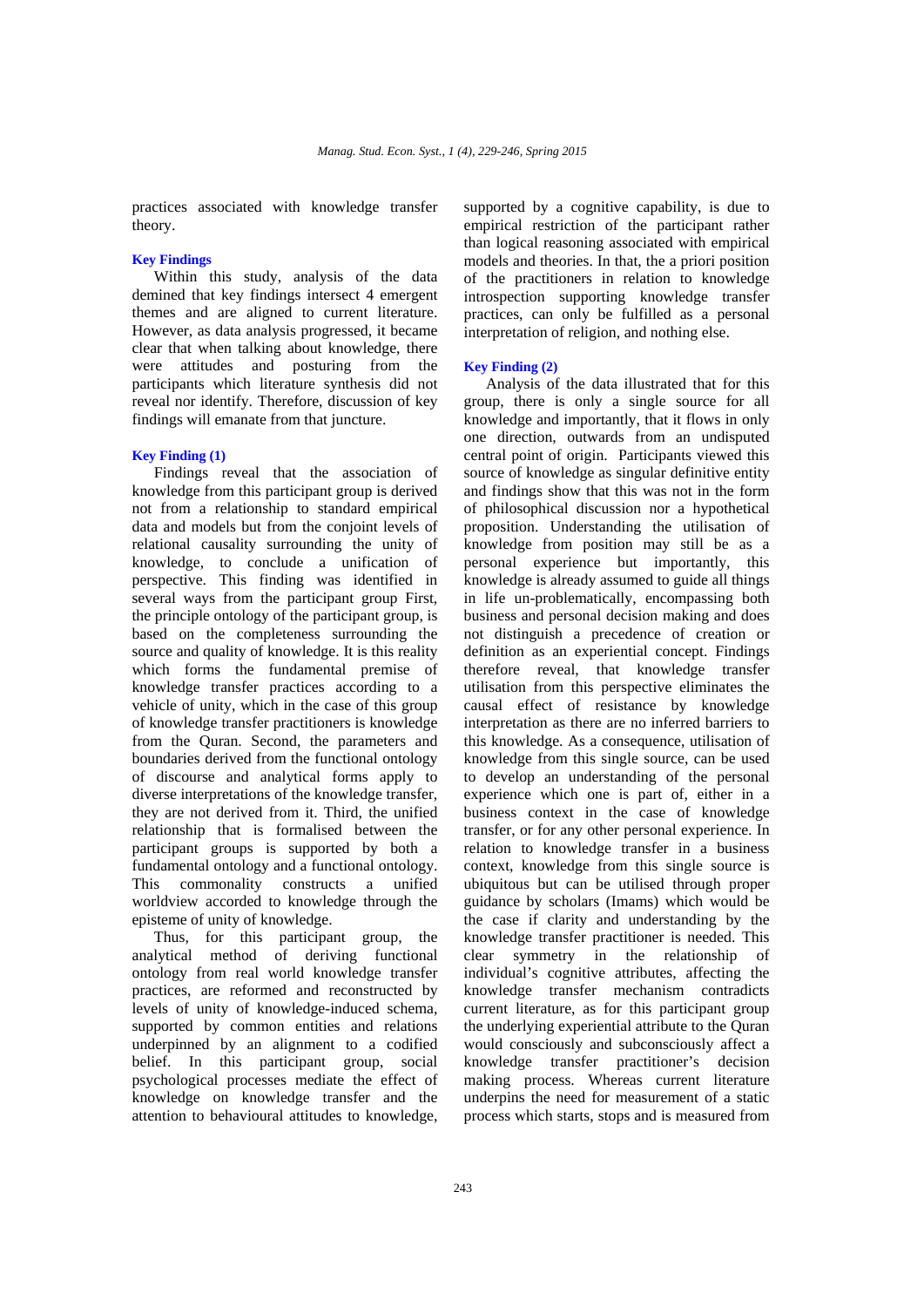a procedural interpretation in relation to specific knowledge management practices.

# **Key Finding (3)**

Findings show that the balancing of extrinsic and intrinsic motives is very clear and is contradictive of current literature streams. Knowledge transfer practitioners encourage intrinsic motives, especially in connection with social connection and personal knowledge and there is a constant purpose to translate and justify intrinsic motives into extrinsic motives in order to make them acquiescent to an underpinning ideology which supports all knowledge. The conduit towards such a reformation and construction of knowledge definition from the participants, is realised through social differentiations as they form distortions of knowledge which require interpretation not justification and definition. This finding is contrary to the philosophical debate in current literature which has a core focus surrounding interpretative phenomena mainly to justify knowledge from a position which supports occidental laws and policies. This is a position which fractures business and knowledge transfer communicative parameters to multiple viewpoints. For this participant group, it is the process of learning the laws of unity of knowledge by cognitive intent which gives the justification to knowledge, its meaning and also sustainability of this meaning in the transfer scenario. This cognitive capability however is in the phenomenological model of unity of knowledge which manifests the normative application of knowledge to the world-system of the knowledge transfer participants.

### **Key Finding (4)**

Current literature reveals that in relation to specific business drivers, explicit and pragmatic reactions are situated within the realms of liberal rationalistic paradigms.

Findings reveal this cannot be wholly relevant for this participant group because the epistemological premise which grounds knowledge transfer actions as a commercial entity does not depend on alignment to a moral judgement to facilitate it. In this respect findings show that for these knowledge transfer practitioners, it is the holistic nature of daily

knowledge transfer practices, encompassed within an ideological knowledge framework which support and justify knowledge transfer practices, not an empirical model driven by economic pressures. This contradicts current literature which maintains that knowledge is interpreted from many philosophical and theoretical positions, is multi-faceted, multisourced, without origin and in need of creation.

In line with current literature, findings revealed that the universality of knowledge is unconditionally accepted by this participant group as an a priori. Thus, as predicted by literature synthesis, knowledge has its ontological formalism of unification within the domain of discourse and reasoning. Nonetheless, findings from this study reveal that it is the political, economic and social structure established around a self-imposed world view which the knowledge transfer practitioner sustains cognitively in relation to a religious empowerment which has the potential to overcome knowledge related problems. Contrary to current and historical literature themes, knowledge transfer problems are not sticky' and do not contain meaning in the same context described in current literature such as barriers and interference. Findings for this group show that the concept of a 'problem' with any of the unified knowledge is out-with critical examination or discourse, therefore, there is no need to position management resources to counteract a non-existent phenomenon. This finding is in contrast to current literature which adopts individualist constraints of empiricism by assuming an adaptive hierarchical position is always necessary to resolve a perceived problem, as this receives relevance in most knowledge transfer business scenarios from economic pressures to succeed. Additionally, findings indicate that contrary to current literature, dysfunctions within the knowledge transfer scenario are seen to be the result of individual interpretation and are not attributed to the nature, quality or source of knowledge. This stance from the practitioner adopts a position of enablement not a barrier or pressure for conclusion. Thus, for this group, this position becomes the knowledge-based premise of a communitarian structure and ultimately provides a driver to interact within the knowledge transfer scenario, and allows contributory inputs not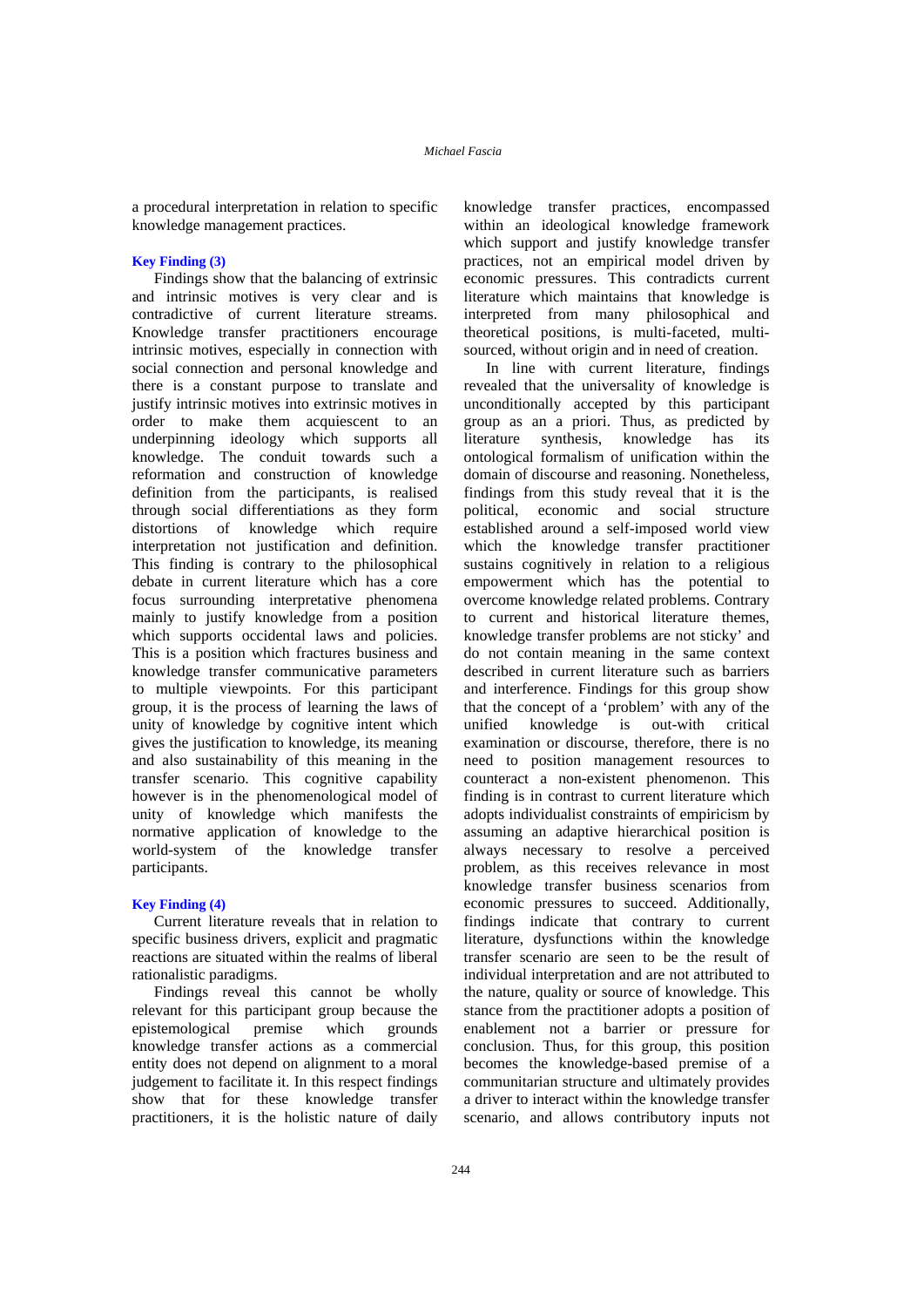prescriptive adjustments to management directives or incentives.

# **CONCLUSION**

The original aim of the study was to look at knowledge transfer practices within the participant group and compare them to current theoretical themes from literature and this research provided a deep understanding of the knowledge transfer practices in the Muslim business community in Edinburgh. Findings from this study indicate transfer of knowledge<br>was enacted using unfamiliar network was enacted using unfamiliar network collaborations and previously undocumented integration of knowledge transfer frameworks. It is clear from this study, that for this group, comprehension of dysfunction within a knowledge transfer scenario can be seen as a relationship to knowledge of the Quran and thus produces iterative solutions of interpretation. Further, most participants adopted an almost malevolent attitude to accepted business development models described in much detail within current literature. Knowledge transfer advocacies from this participant group, irrespective of management level or organizational position, use this single source of knowledge to fill individual and collective knowledge gaps in relation to knowledge transfer scenarios used in daily work practices. In this respect, it becomes very clear that an overarching themes of religion encompasses the rhetoric of the findings. Further, core findings reveal that to knowledge transfer practitioners within this group, pre contextual definitions of knowledge and barriers to transfer have no justification for existence. Additionally, a significant factor which emerged was the representation of knowledge as a single unified entity from an undisputed source, and not, as literature emphasised, a precipitating constituent of a knowledge transfer technique, which only has value from a business perspective. Thus, through the systematic and dialectic analysis of knowledge transfer participant's daily work practices and procedures, details and dynamisms underpinning knowledge transfer processes were revealed as being previously undocumented and unique to this participant group.Findings make clear that this phenomenology is intricate and complex and cannot be acted upon easily for

theoretical interpretation, for this reason, it may have been under researched in previous studies.

# **Implications for Further Research**

Since the definition of a standard practice was inconclusive, if reflected from modern organizational theory, further research informed by this study could focus on what effects the continual struggle for organizational efficiency has on social group dynamics within a business or organization.

#### **REFERENCES**

- Alavi, M. and Leidner, D. E. (2001). Review: Knowledge Management and Knowledge Management Systems: Conceptual Foundations and Research Issues. *MIS Quarterly*, 25 (1), pp. 107-136.
- Charmaz, K. (2000). *Grounded Theory: Objectivist and Constructivist Methods*, In N. K. Denzin, and Y. S. Lincoln ed., Handbook of Qualitative Research, Thousand Oaks, CA: Sage, pp. 509-535.
- Charmaz, K. (2006). *Constructing Grounded Theory: A Practical Guide through Qualitative Analysis*, Thousand Oaks, CA: Sage.
- Coleman, J. (1958). Relational Analysis: The Study of Social Organizations with Survey Methods. *Human Organization*, 17 (4), pp. 28–36.
- Davenport, T. and Prusak, L. (2000). *Working Knowledge: How Organizations Manage What They Know*, United States of America, Harvard Business School Press.
- Drucker, P. F. (1993). *Post Capitalist Society*, New York: Herper Collins Publishers.
- Foucault, M., Gordon, C. (1980). *Power/Knowledge: Selected Interviews and Other Writings 1972–1977*, London: Harvester Press, p. 197.
- Foucault, M., Kritzman, L. (1984). *Politics, Philosophy, Culture: Interviews and Other Writings, 1977–1984*, London: Routledge, p. 38.
- Foss, N. J. and Pedersen, T. (2004). Organizing Knowledge Processes in the Multinational Corporation: An Introduction. *Journal of International Business Studies*, 35 (5), pp. 340-349.
- Goh, S. C. (2002). Managing Effective Knowledge Transfer: An Integrative Framework and Some Practice Implications. *Journal of Knowledge Management*, 6 (1), pp. 23-30.
- Grant, R. M. (1996). Toward a Knowledge-Based Theory of the Firm. *Strategic Management Journal*, 17 (S2), pp. 109-122.
- Hayek, F. A. (1945). The Use of Knowledge in Society. *The American Economic Review*, 35 (4), pp. 519-530.
- Huber, G. P. (2001). Transfer of Knowledge in Knowledge Management Systems: Unexplored Issues and Suggested Studies. *European Journal of Information Systems*, 10 (2), pp. 72-79.